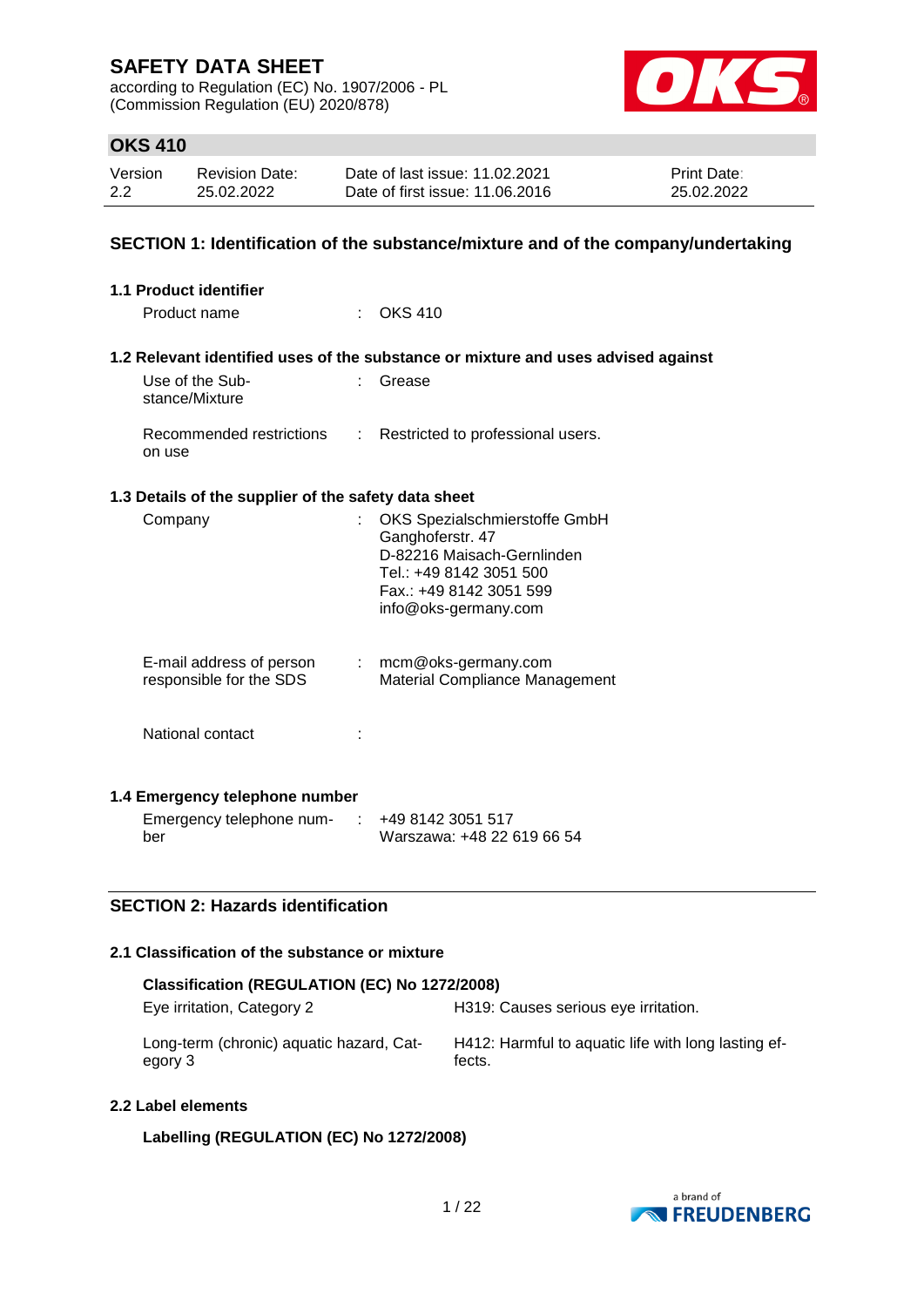according to Regulation (EC) No. 1907/2006 - PL (Commission Regulation (EU) 2020/878)



## **OKS 410**

| Version<br>$2.2\,$ | <b>Revision Date:</b><br>25.02.2022 | Date of last issue: 11.02.2021<br>Date of first issue: 11.06.2016  |                                                                                                                   | Print Date:<br>25.02.2022             |
|--------------------|-------------------------------------|--------------------------------------------------------------------|-------------------------------------------------------------------------------------------------------------------|---------------------------------------|
| Hazard pictograms  |                                     |                                                                    |                                                                                                                   |                                       |
|                    | Signal word                         | Warning                                                            |                                                                                                                   |                                       |
|                    | <b>Hazard statements</b>            | H <sub>3</sub> 19<br>H412                                          | Causes serious eye irritation.<br>Harmful to aquatic life with long lasting ef-<br>fects.                         |                                       |
|                    | Precautionary statements            | <b>Prevention:</b><br>P <sub>264</sub><br>P273<br>P <sub>280</sub> | Wash skin thoroughly after handling.<br>Avoid release to the environment.<br>Wear eye protection/face protection. |                                       |
|                    |                                     | <b>Response:</b>                                                   |                                                                                                                   |                                       |
|                    |                                     | $P305 + P351 + P338$                                               | ter for several minutes. Remove contact<br>lenses, if present and easy to do. Continue<br>rinsing.                | IF IN EYES: Rinse cautiously with wa- |
|                    |                                     | $P337 + P313$                                                      | If eye irritation persists: Get medical advice/<br>attention.                                                     |                                       |

### **Additional Labelling**

EUH208 Contains Benzenesulfonic acid, di-C10-14-alkyl derivs., calcium salts. May produce an allergic reaction.

### **2.3 Other hazards**

This substance/mixture contains no components considered to be either persistent, bioaccumulative and toxic (PBT), or very persistent and very bioaccumulative (vPvB) at levels of 0.1% or higher.

Ecological information: The substance/mixture does not contain components considered to have endocrine disrupting properties according to REACH Article 57(f) or Commission Delegated regulation (EU) 2017/2100 or Commission Regulation (EU) 2018/605 at levels of 0.1% or higher.

Toxicological information: The substance/mixture does not contain components considered to have endocrine disrupting properties according to REACH Article 57(f) or Commission Delegated regulation (EU) 2017/2100 or Commission Regulation (EU) 2018/605 at levels of 0.1% or higher.

### **SECTION 3: Composition/information on ingredients**

### **3.2 Mixtures**

Chemical nature : lithium soap

Mineral oil.

#### **Components**

| name<br>Chemical | $^{\prime}$ $\Lambda$ $\cdot$<br>`-No.<br>∽.<br>しハご | $\cdot$ .<br>لiassification | $\cdot$<br>$\sim$<br>concen-<br>SDECITIC | Concentration |
|------------------|-----------------------------------------------------|-----------------------------|------------------------------------------|---------------|
|                  |                                                     |                             |                                          |               |

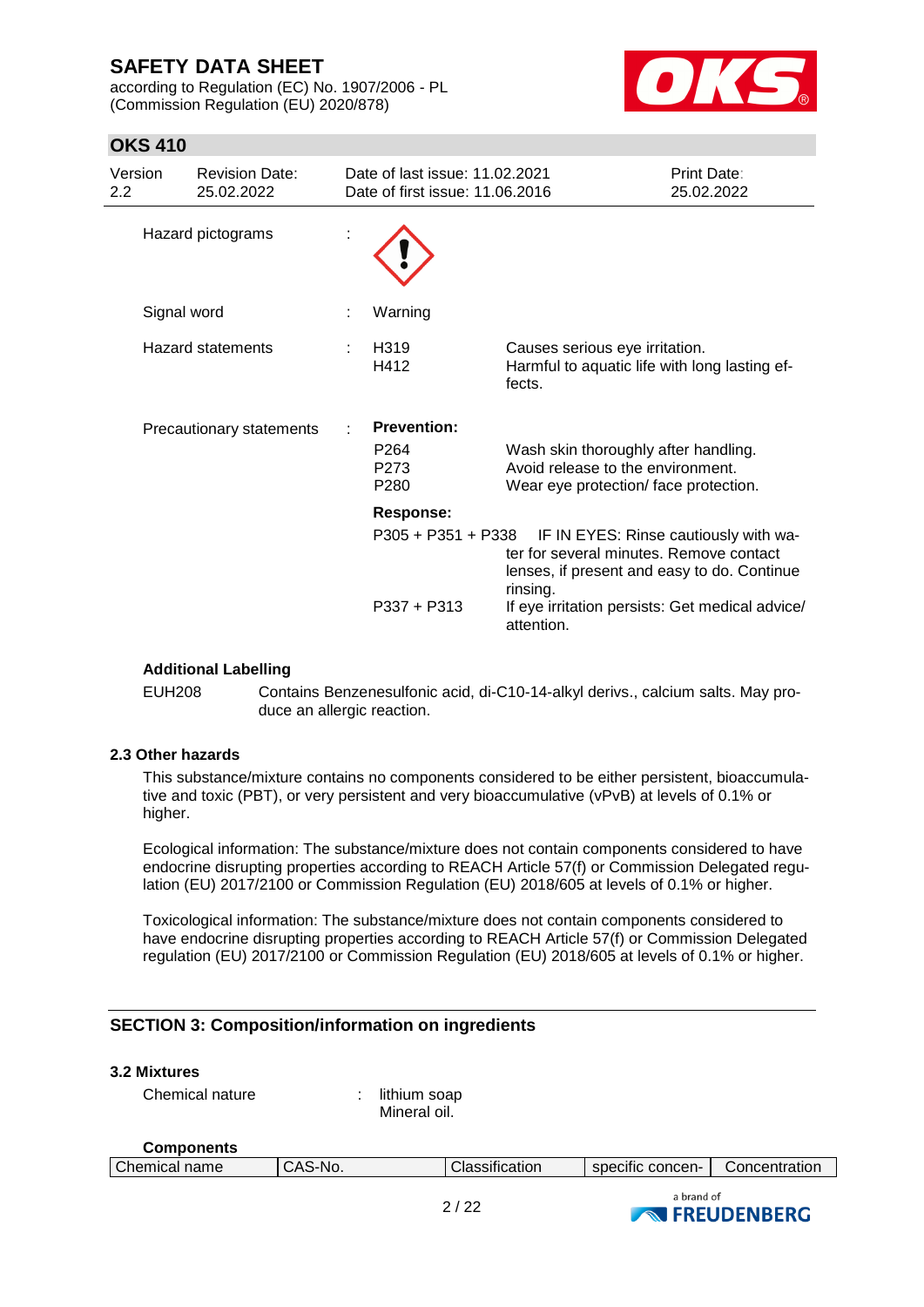according to Regulation (EC) No. 1907/2006 - PL (Commission Regulation (EU) 2020/878)



## **OKS 410**

| Version | <b>Revision Date:</b> | Date of last issue: 11.02.2021  | <b>Print Date:</b> |
|---------|-----------------------|---------------------------------|--------------------|
| 2.2     | 25.02.2022            | Date of first issue: 11.06.2016 | 25.02.2022         |

|                                                                    | EC-No.<br>Index-No.<br>Registration number          |                                              | tration limit<br>M-Factor<br><b>Notes</b><br>Acute toxicity<br>estimate | (% w/w)       |  |
|--------------------------------------------------------------------|-----------------------------------------------------|----------------------------------------------|-------------------------------------------------------------------------|---------------|--|
| zinc bis[O,O-bis(2-<br>ethylhexyl)]<br>bis(dithiophosphate)        | 4259-15-8<br>224-235-5<br>01-2119493635-27-<br>XXXX | Eye Dam.1; H318<br>Aquatic Chronic2;<br>H411 | > 50%<br>Eye Dam.1,<br>H318                                             | $>= 3 - < 10$ |  |
| Benzenesulfonic acid,<br>di-C10-14-alkyl<br>derivs., calcium salts | 939-603-7<br>01-2119978241-36-<br><b>XXXX</b>       | Skin Sens.1B;<br>H317                        | $> 10 - 100 %$<br>Skin Sens.1B,<br>H317                                 | $>= 0, 1 - 1$ |  |
| Substances with a workplace exposure limit :                       |                                                     |                                              |                                                                         |               |  |
| molybdenum disul-<br>phide                                         | 1317-33-5<br>215-263-9                              | Not classified                               |                                                                         | $>= 1 - 10$   |  |

For explanation of abbreviations see section 16.

## **SECTION 4: First aid measures**

### **4.1 Description of first aid measures**

| If inhaled              | Remove person to fresh air. If signs/symptoms continue, get<br>medical attention.<br>Keep patient warm and at rest.<br>If unconscious, place in recovery position and seek medical<br>advice.<br>Keep respiratory tract clear.<br>If breathing is irregular or stopped, administer artificial respira-<br>tion. |
|-------------------------|-----------------------------------------------------------------------------------------------------------------------------------------------------------------------------------------------------------------------------------------------------------------------------------------------------------------|
| In case of skin contact | : Take off all contaminated clothing immediately.                                                                                                                                                                                                                                                               |

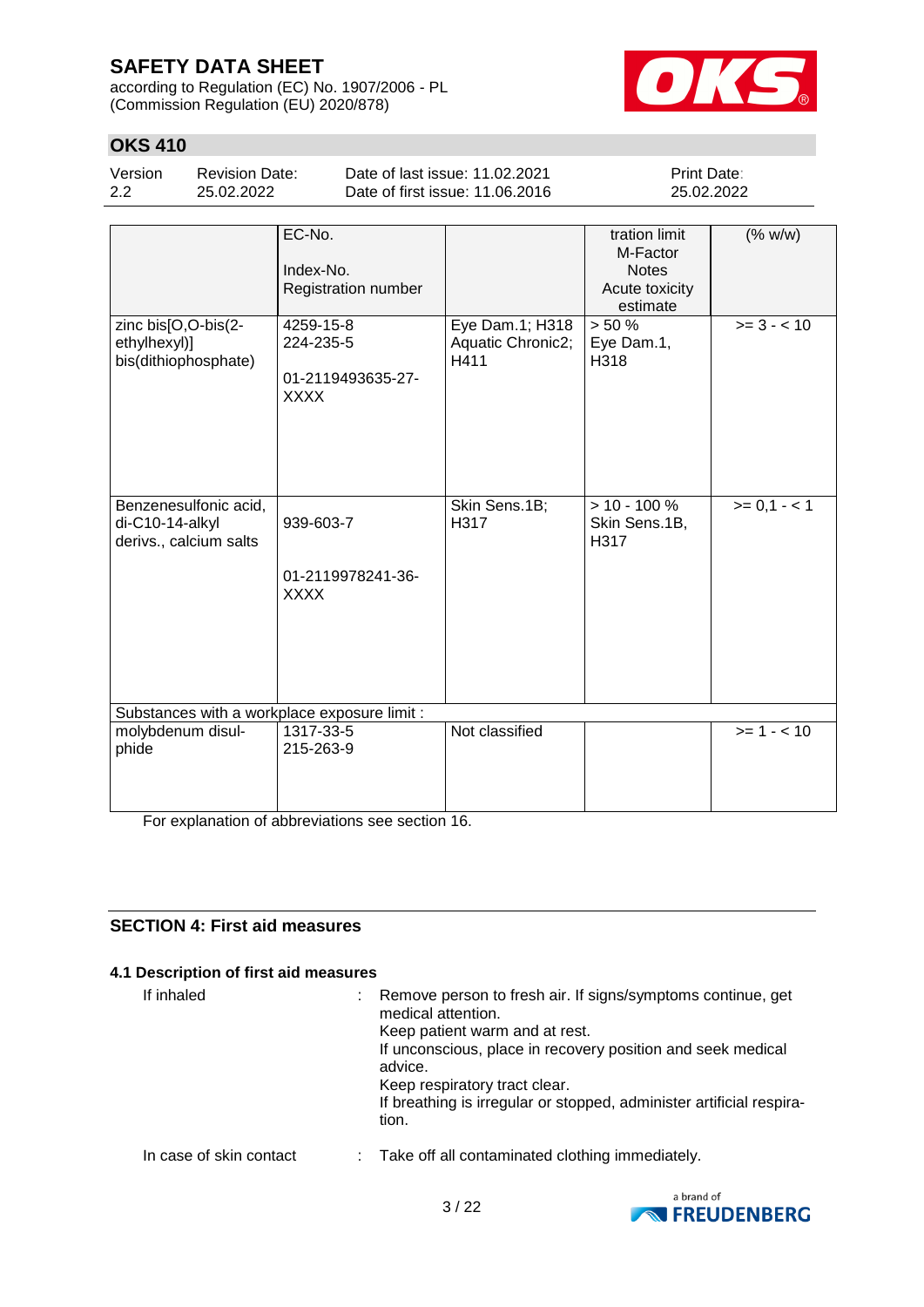according to Regulation (EC) No. 1907/2006 - PL (Commission Regulation (EU) 2020/878)



| Version<br>2.2 | <b>Revision Date:</b><br>25.02.2022                       |                | Date of last issue: 11.02.2021<br>Date of first issue: 11.06.2016                                                                                                                                                                                    | Print Date:<br>25.02.2022 |  |  |
|----------------|-----------------------------------------------------------|----------------|------------------------------------------------------------------------------------------------------------------------------------------------------------------------------------------------------------------------------------------------------|---------------------------|--|--|
|                |                                                           |                | Wash off immediately with soap and plenty of water.<br>Get medical attention immediately if irritation develops and<br>persists.<br>Wash clothing before reuse.<br>Thoroughly clean shoes before reuse.                                              |                           |  |  |
|                | In case of eye contact                                    | t.             | Rinse immediately with plenty of water, also under the eyelids,<br>for at least 10 minutes.<br>Seek medical advice.                                                                                                                                  |                           |  |  |
|                | If swallowed                                              |                | Move the victim to fresh air.<br>If unconscious, place in recovery position and seek medical<br>advice.<br>Keep respiratory tract clear.<br>Do not induce vomiting without medical advice.<br>Never give anything by mouth to an unconscious person. |                           |  |  |
|                |                                                           |                | 4.2 Most important symptoms and effects, both acute and delayed                                                                                                                                                                                      |                           |  |  |
|                | Symptoms                                                  |                | No information available.                                                                                                                                                                                                                            |                           |  |  |
| <b>Risks</b>   |                                                           |                | None known.                                                                                                                                                                                                                                          |                           |  |  |
|                |                                                           |                | 4.3 Indication of any immediate medical attention and special treatment needed                                                                                                                                                                       |                           |  |  |
|                | Treatment                                                 |                | No information available.                                                                                                                                                                                                                            |                           |  |  |
|                | <b>SECTION 5: Firefighting measures</b>                   |                |                                                                                                                                                                                                                                                      |                           |  |  |
|                | 5.1 Extinguishing media                                   |                |                                                                                                                                                                                                                                                      |                           |  |  |
|                | Suitable extinguishing media :                            |                | Use water spray, alcohol-resistant foam, dry chemical or car-<br>bon dioxide.                                                                                                                                                                        |                           |  |  |
| media          | Unsuitable extinguishing                                  | $\mathbb{Z}^n$ | High volume water jet                                                                                                                                                                                                                                |                           |  |  |
|                | 5.2 Special hazards arising from the substance or mixture |                |                                                                                                                                                                                                                                                      |                           |  |  |
| ucts           | Hazardous combustion prod-                                |                | Carbon oxides<br>Sulphur oxides<br>Oxides of phosphorus<br>Metal oxides                                                                                                                                                                              |                           |  |  |
|                | 5.3 Advice for firefighters                               |                |                                                                                                                                                                                                                                                      |                           |  |  |
|                | Special protective equipment<br>for firefighters          |                | In the event of fire, wear self-contained breathing apparatus.<br>Use personal protective equipment. Exposure to decomposi-<br>tion products may be a hazard to health.                                                                              |                           |  |  |
|                | Further information                                       |                | Standard procedure for chemical fires.<br>Collect contaminated fire extinguishing water separately. This                                                                                                                                             |                           |  |  |

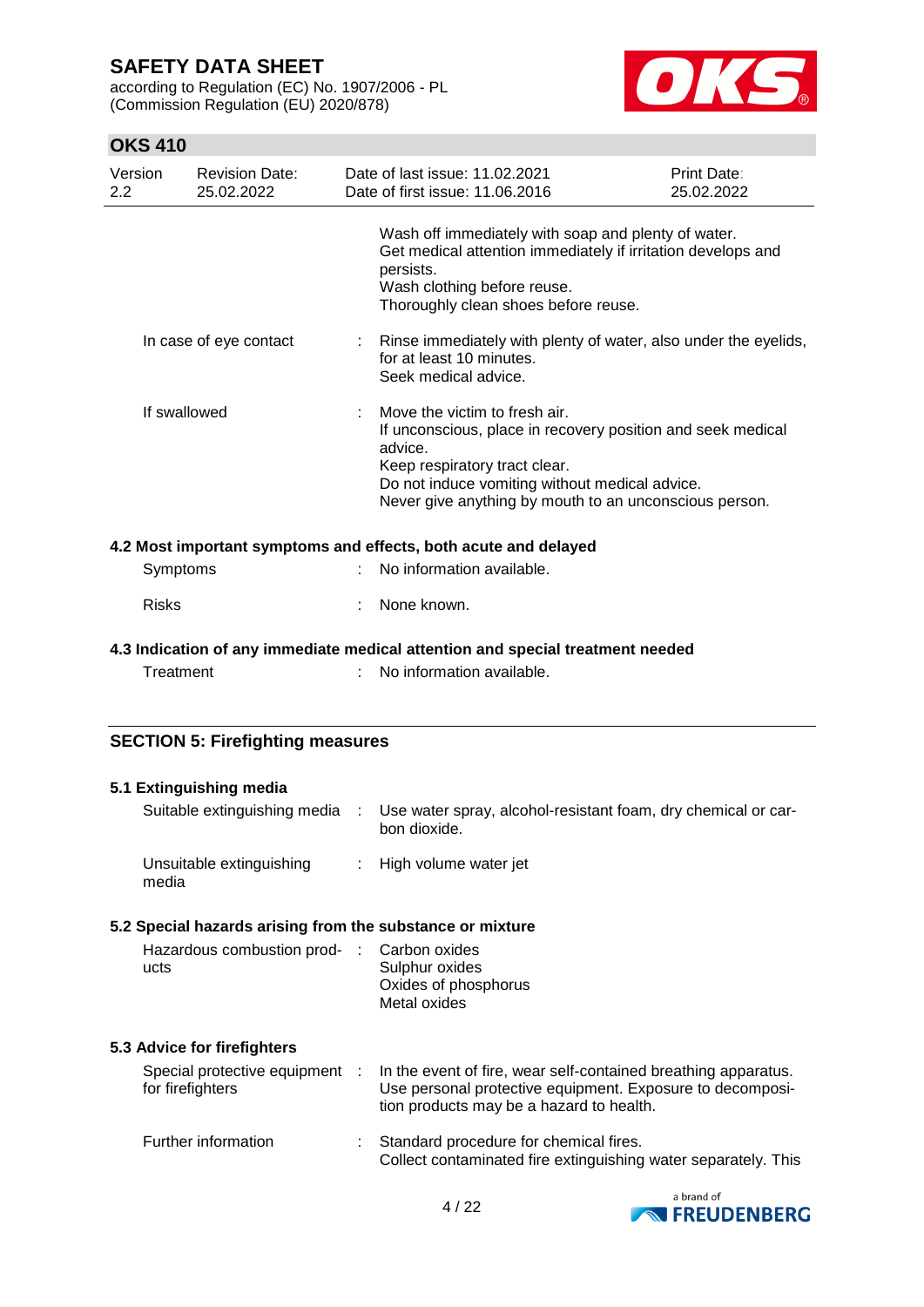according to Regulation (EC) No. 1907/2006 - PL (Commission Regulation (EU) 2020/878)



## **OKS 410**

| Version | <b>Revision Date:</b> | Date of last issue: 11.02.2021  | <b>Print Date:</b> |
|---------|-----------------------|---------------------------------|--------------------|
| 2.2     | 25.02.2022            | Date of first issue: 11.06.2016 | 25.02.2022         |

must not be discharged into drains.

### **SECTION 6: Accidental release measures**

|                                      | 6.1 Personal precautions, protective equipment and emergency procedures                                                                                                                                                                                                         |
|--------------------------------------|---------------------------------------------------------------------------------------------------------------------------------------------------------------------------------------------------------------------------------------------------------------------------------|
| Personal precautions                 | : Evacuate personnel to safe areas.<br>Use the indicated respiratory protection if the occupational<br>exposure limit is exceeded and/or in case of product release<br>(dust).<br>Do not breathe vapours, aerosols.<br>Refer to protective measures listed in sections 7 and 8. |
| <b>6.2 Environmental precautions</b> |                                                                                                                                                                                                                                                                                 |
| Environmental precautions            | : Do not allow contact with soil, surface or ground water.<br>If the product contaminates rivers and lakes or drains inform<br>respective authorities.                                                                                                                          |

### **6.3 Methods and material for containment and cleaning up**

| Methods for cleaning up | Clean up promptly by sweeping or vacuum.          |
|-------------------------|---------------------------------------------------|
|                         | Keep in suitable, closed containers for disposal. |

### **6.4 Reference to other sections**

For personal protection see section 8.

### **SECTION 7: Handling and storage**

#### **7.1 Precautions for safe handling**

| Advice on safe handling | : Avoid contact with skin and eyes.<br>For personal protection see section 8.<br>Smoking, eating and drinking should be prohibited in the ap-<br>plication area.<br>Wash hands and face before breaks and immediately after<br>handling the product.<br>Do not get in eyes or mouth or on skin.<br>Do not get on skin or clothing.<br>Do not ingest.<br>Do not repack.<br>These safety instructions also apply to empty packaging which<br>may still contain product residues.<br>Keep container closed when not in use. |
|-------------------------|--------------------------------------------------------------------------------------------------------------------------------------------------------------------------------------------------------------------------------------------------------------------------------------------------------------------------------------------------------------------------------------------------------------------------------------------------------------------------------------------------------------------------|
| Hygiene measures        | : Wash face, hands and any exposed skin thoroughly after<br>handling.                                                                                                                                                                                                                                                                                                                                                                                                                                                    |

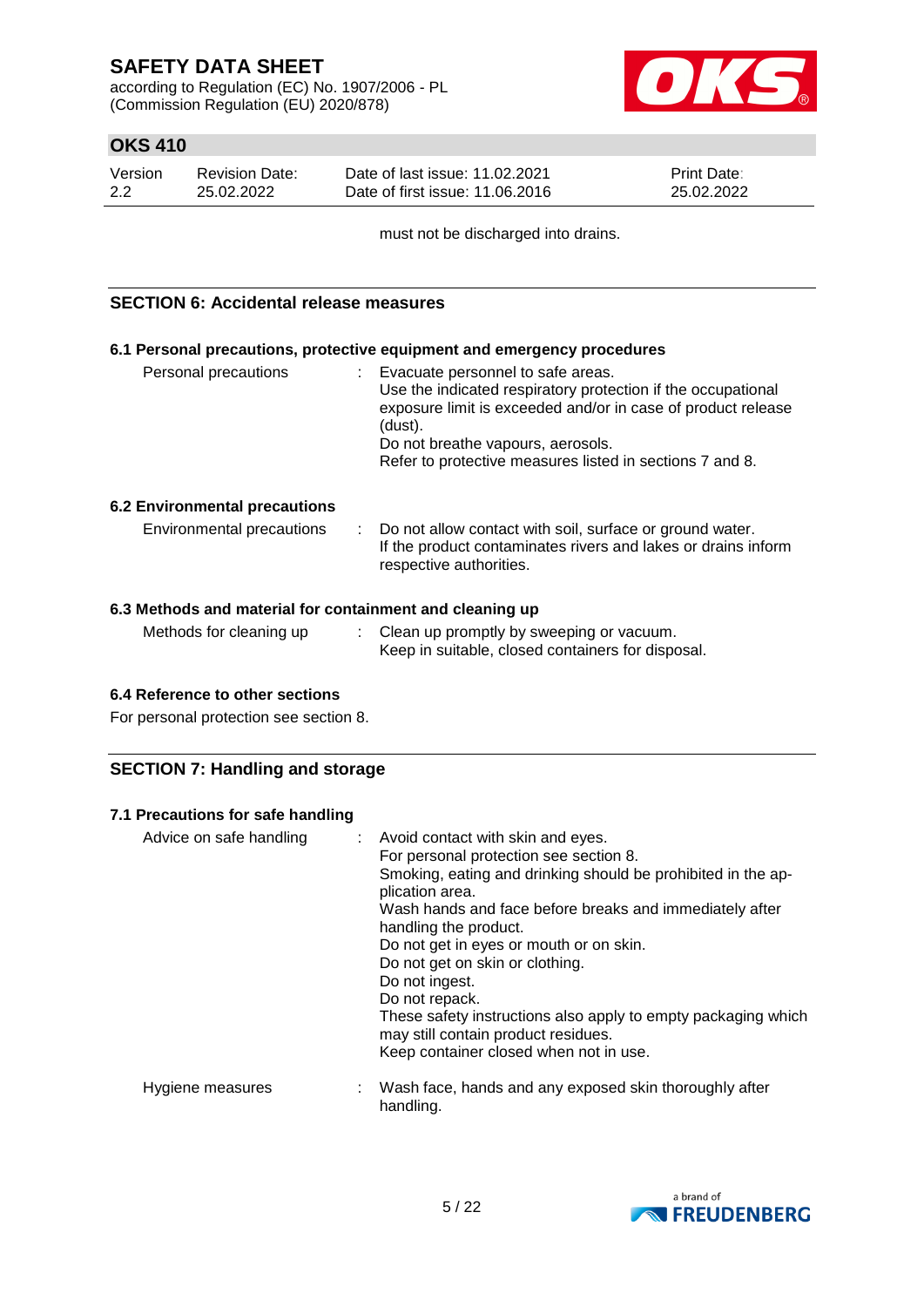according to Regulation (EC) No. 1907/2006 - PL (Commission Regulation (EU) 2020/878)



## **OKS 410**

| Version | Revision Date: | Date of last issue: 11.02.2021  | <b>Print Date:</b> |
|---------|----------------|---------------------------------|--------------------|
| 2.2     | 25.02.2022     | Date of first issue: 11,06,2016 | 25.02.2022         |

#### **7.2 Conditions for safe storage, including any incompatibilities**

| Requirements for storage<br>areas and containers | Store in original container. Keep container closed when not in<br>use. Keep in a dry, cool and well-ventilated place. Containers<br>which are opened must be carefully resealed and kept upright<br>to prevent leakage. Store in accordance with the particular<br>national regulations. Keep in properly labelled containers. |
|--------------------------------------------------|--------------------------------------------------------------------------------------------------------------------------------------------------------------------------------------------------------------------------------------------------------------------------------------------------------------------------------|
| 7.3 Specific end use(s)                          |                                                                                                                                                                                                                                                                                                                                |
| Specific use(s)                                  | Specific instructions for handling, not required.                                                                                                                                                                                                                                                                              |

### **SECTION 8: Exposure controls/personal protection**

### **8.1 Control parameters**

### **Occupational Exposure Limits**

| Components     | CAS-No.   | Value type (Form | Control parameters | <b>Basis</b>   |
|----------------|-----------|------------------|--------------------|----------------|
|                |           | of exposure)     |                    |                |
| molybdenum di- | 1317-33-5 | <b>NDS</b>       | $4 \text{ mg/m}$ 3 | PL OEL         |
| sulphide       |           |                  | (Molybdenum)       | $(2018-07-07)$ |
|                |           | <b>NDSch</b>     | 10 mg/m $3$        | PL OEL         |
|                |           |                  | (Molybdenum)       | $(2018-07-07)$ |

#### **Derived No Effect Level (DNEL) according to Regulation (EC) No. 1907/2006:**

| Substance name                                                                           | End Use | Exposure routes | Potential health ef-<br>fects | Value          |
|------------------------------------------------------------------------------------------|---------|-----------------|-------------------------------|----------------|
| Distillates (petrole-<br>um), hydrotreated<br>heavy paraffinic;<br>Baseoil - unspecified | Workers | Inhalation      | Long-term local ef-<br>fects  | $5,6$ mg/m $3$ |
| residual oils (petrole-<br>um), hydrotreated                                             | Workers | Inhalation      | Long-term systemic<br>effects | $2,7$ mg/m $3$ |
|                                                                                          | Workers | Inhalation      | Acute systemic ef-<br>fects   | $5,6$ mg/m $3$ |
|                                                                                          | Workers | Skin contact    | Long-term systemic<br>effects | 1 $mg/kg$      |
| zinc bis[O,O-bis(2-<br>ethylhexyl)]<br>bis(dithiophosphate)                              | Workers | Inhalation      | Long-term systemic<br>effects | $6,6$ mg/m $3$ |
|                                                                                          | Workers | Skin contact    | Long-term systemic<br>effects | $9,6$ mg/m $3$ |
| Benzenesulfonic acid,<br>di-C10-14-alkyl<br>derivs., calcium salts                       | Workers | Inhalation      | Long-term systemic<br>effects | 35,26 mg/m3    |
|                                                                                          | Workers | Dermal          | Long-term systemic<br>effects | 25 mg/kg       |

### **Predicted No Effect Concentration (PNEC) according to Regulation (EC) No. 1907/2006:**

| Substance name               | Environmental Compartment | Value         |
|------------------------------|---------------------------|---------------|
| Distillates (petroleum), hy- | Oral                      | ma/ko<br>9.33 |

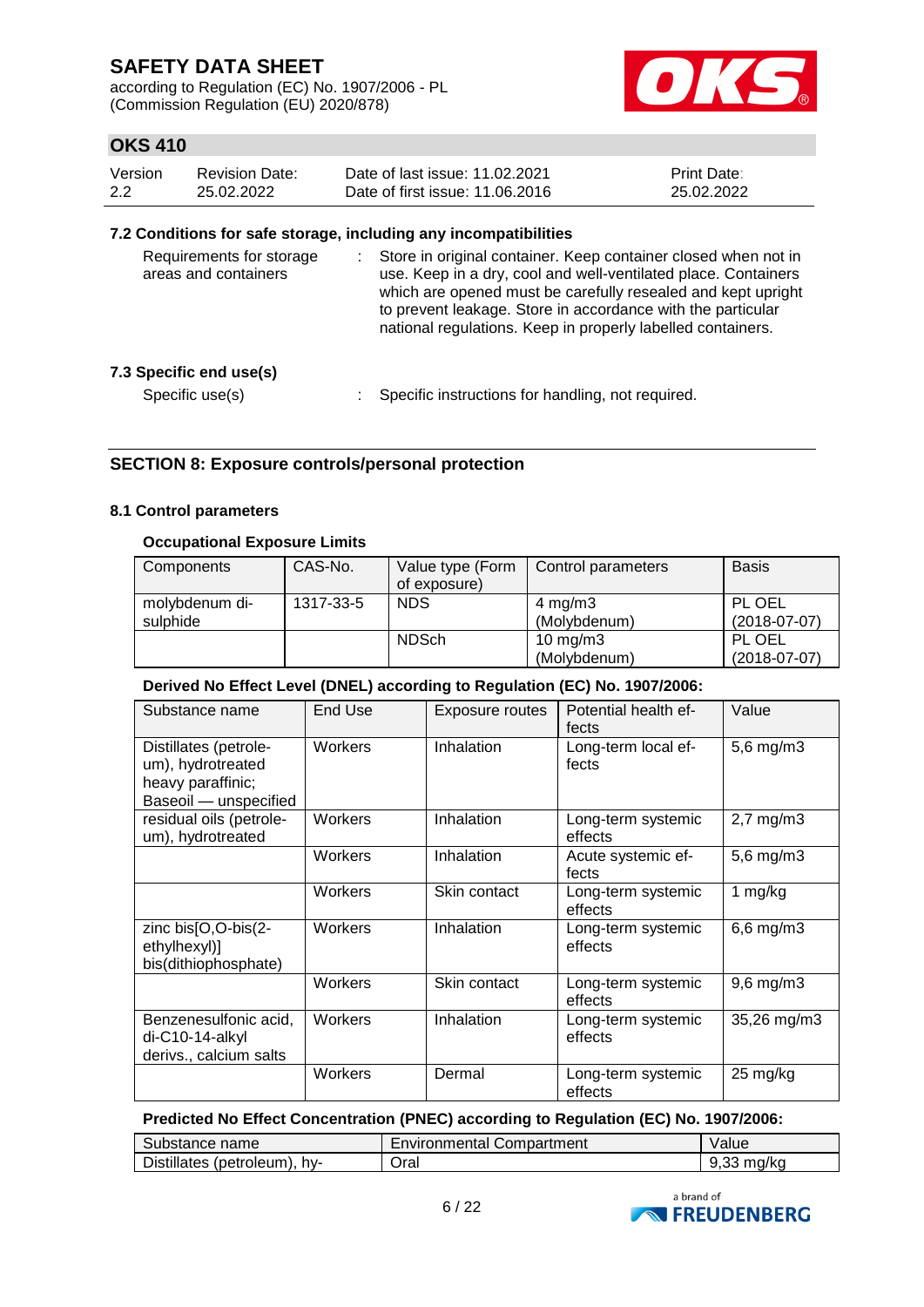according to Regulation (EC) No. 1907/2006 - PL (Commission Regulation (EU) 2020/878)



## **OKS 410**

| Version | Revision Date: | Date of last issue: 11.02.2021  | <b>Print Date:</b> |
|---------|----------------|---------------------------------|--------------------|
| 2.2     | 25.02.2022     | Date of first issue: 11.06.2016 | 25.02.2022         |

| drotreated heavy paraffinic;<br>Baseoil - unspecified            |                                                           |               |
|------------------------------------------------------------------|-----------------------------------------------------------|---------------|
| zinc bis[O,O-bis(2-ethylhexyl)]<br>bis(dithiophosphate)          | Fresh water                                               | $0,004$ mg/l  |
|                                                                  | Marine water                                              | $0,0046$ mg/l |
|                                                                  | Sewage treatment plant                                    | $3,8$ mg/l    |
|                                                                  | Fresh water sediment                                      | $0,322$ mg/l  |
|                                                                  | Marine sediment                                           | $0,032$ mg/l  |
|                                                                  | Soil                                                      | $0,062$ mg/l  |
| Benzenesulfonic acid, di-C10-14-<br>alkyl derivs., calcium salts | Fresh water                                               | $0,1$ mg/l    |
|                                                                  | Marine water                                              | $0,1$ mg/l    |
|                                                                  | Fresh water sediment                                      | 45211 mg/kg   |
|                                                                  | Marine sediment                                           | 45211 mg/kg   |
|                                                                  | Microbiological Activity in Sewage Treat-<br>ment Systems | 1000 mg/l     |
|                                                                  | Soil                                                      | 36739 mg/kg   |

### **8.2 Exposure controls**

| <b>Engineering measures</b><br>none                                   |                               |                                                                                                                                                                                                                                                                                                                                             |  |  |  |  |
|-----------------------------------------------------------------------|-------------------------------|---------------------------------------------------------------------------------------------------------------------------------------------------------------------------------------------------------------------------------------------------------------------------------------------------------------------------------------------|--|--|--|--|
|                                                                       | Personal protective equipment |                                                                                                                                                                                                                                                                                                                                             |  |  |  |  |
| Eye protection                                                        | $\mathbb{R}^{\mathbb{Z}}$     | Safety glasses with side-shields                                                                                                                                                                                                                                                                                                            |  |  |  |  |
| Hand protection<br>Material<br>Break through time<br>Protective index |                               | Nitrile rubber<br>$:$ > 10 min<br>Class 1                                                                                                                                                                                                                                                                                                   |  |  |  |  |
| Remarks                                                               |                               | Wear protective gloves. The break through time depends<br>amongst other things on the material, the thickness and the<br>type of glove and therefore has to be measured for each<br>case.<br>The selected protective gloves have to satisfy the specifica-<br>tions of Regulation (EU) 2016/425 and the standard EN 374<br>derived from it. |  |  |  |  |
| Respiratory protection                                                |                               | Not required; except in case of aerosol formation.                                                                                                                                                                                                                                                                                          |  |  |  |  |
| Filter type                                                           |                               | Filter type P                                                                                                                                                                                                                                                                                                                               |  |  |  |  |
| Protective measures                                                   |                               | The type of protective equipment must be selected according<br>to the concentration and amount of the dangerous substance<br>at the specific workplace.<br>Choose body protection in relation to its type, to the concen-<br>tration and amount of dangerous substances, and to the spe-<br>cific work-place.                               |  |  |  |  |

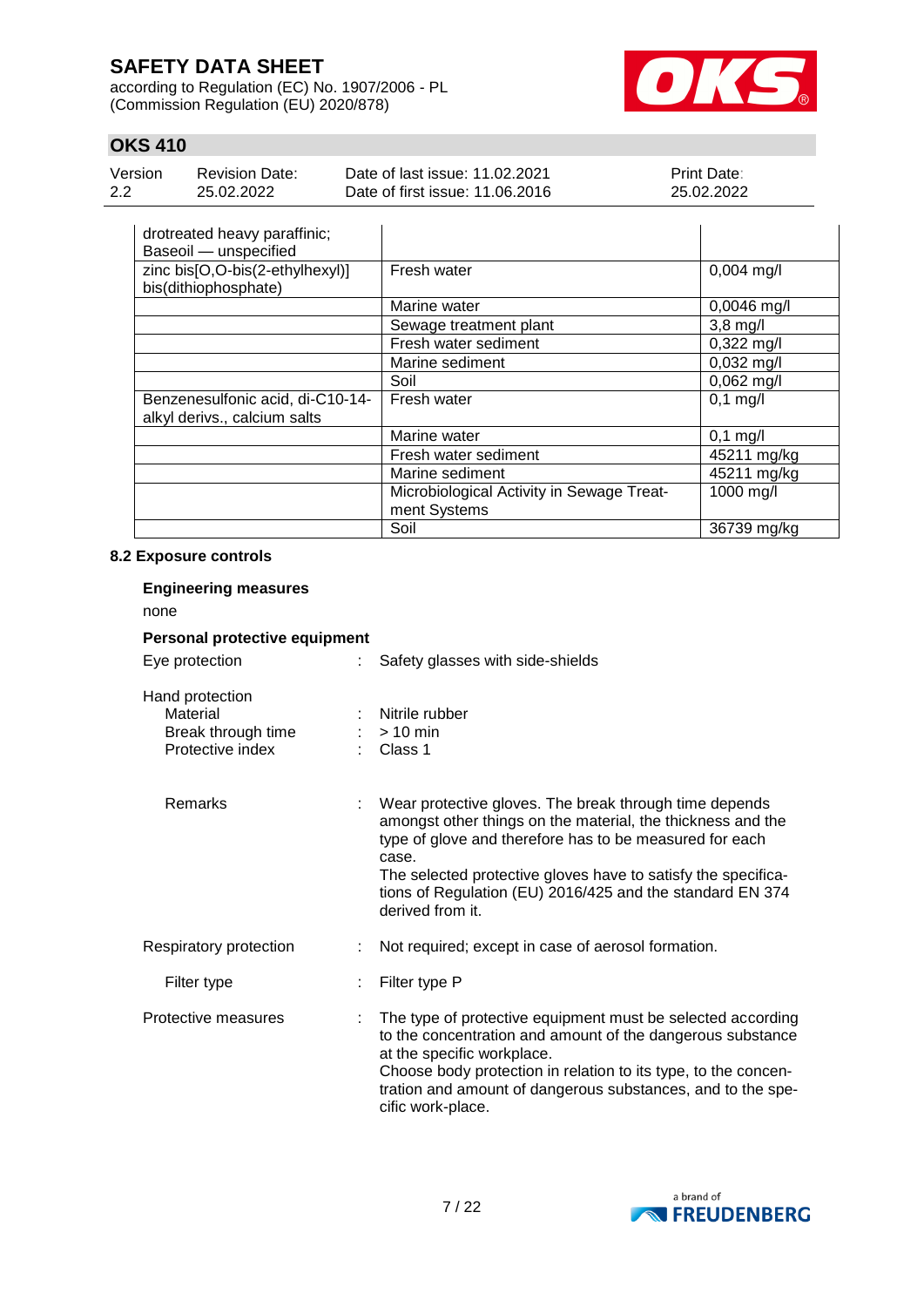according to Regulation (EC) No. 1907/2006 - PL (Commission Regulation (EU) 2020/878)



## **OKS 410**

| Version | <b>Revision Date:</b> | Date of last issue: 11.02.2021  | <b>Print Date:</b> |
|---------|-----------------------|---------------------------------|--------------------|
| 2.2     | 25.02.2022            | Date of first issue: 11.06.2016 | 25.02.2022         |

### **SECTION 9: Physical and chemical properties**

### **9.1 Information on basic physical and chemical properties**

| Physical state                                              |    | paste                                                         |
|-------------------------------------------------------------|----|---------------------------------------------------------------|
| Colour                                                      | ÷  | black                                                         |
| Odour                                                       |    | characteristic                                                |
| <b>Odour Threshold</b>                                      |    | No data available                                             |
|                                                             |    |                                                               |
| Melting point/range                                         | ÷  | No data available                                             |
| Boiling point/boiling range                                 | ÷  | No data available                                             |
| Flammability (solid, gas)                                   | ÷. | <b>Combustible Solids</b>                                     |
| Upper explosion limit / Upper :<br>flammability limit       |    | No data available                                             |
| Lower explosion limit / Lower :<br>flammability limit       |    | No data available                                             |
| Flash point                                                 | t  | Not applicable                                                |
| Auto-ignition temperature                                   | ÷  | No data available                                             |
| Decomposition temperature<br>Decomposition tempera-<br>ture | ÷. | No data available                                             |
| рH                                                          | ÷  | Not applicable<br>substance/mixture is non-soluble (in water) |
| Viscosity<br>Viscosity, dynamic                             |    | No data available                                             |
| Viscosity, kinematic                                        |    | Not applicable                                                |
| Solubility(ies)<br>Water solubility                         | ÷  | insoluble                                                     |
| Solubility in other solvents                                | ÷  | No data available                                             |
| Partition coefficient: n-<br>octanol/water                  |    | No data available                                             |
| Vapour pressure                                             |    | < 0,001 hPa (20 °C)                                           |
|                                                             |    |                                                               |

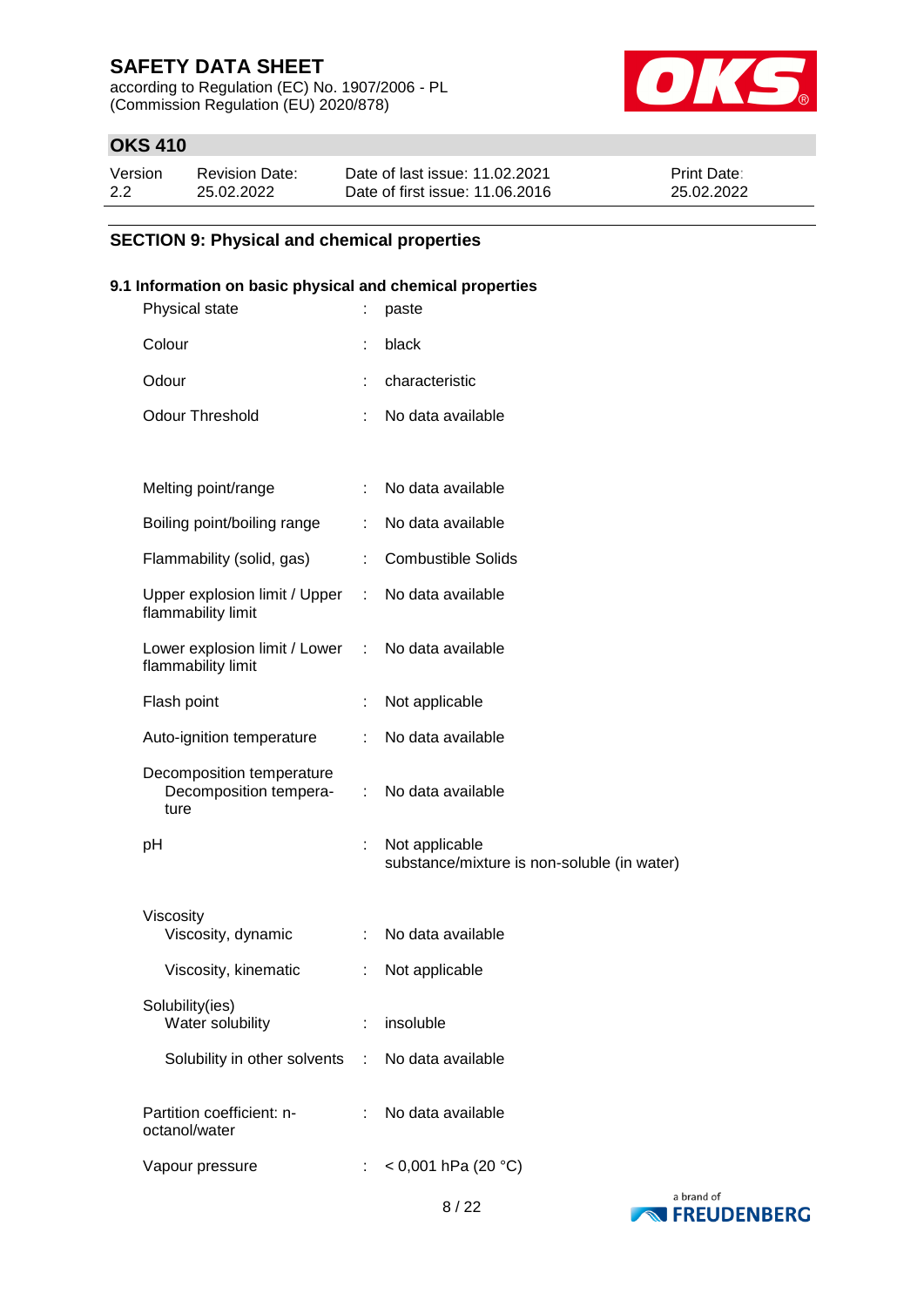according to Regulation (EC) No. 1907/2006 - PL (Commission Regulation (EU) 2020/878)



## **OKS 410**

| Version<br><b>Revision Date:</b><br>25.02.2022<br>$2.2\phantom{0}$ |                     | Date of last issue: 11.02.2021<br>Print Date:<br>Date of first issue: 11.06.2016<br>25.02.2022 |    |                                                                      |  |
|--------------------------------------------------------------------|---------------------|------------------------------------------------------------------------------------------------|----|----------------------------------------------------------------------|--|
|                                                                    |                     | Relative density                                                                               |    | 0,92(20 °C)<br>Reference substance: Water<br>The value is calculated |  |
|                                                                    | Density             |                                                                                                | ÷. | $0,92$ g/cm3<br>(20 °C)                                              |  |
|                                                                    | <b>Bulk density</b> |                                                                                                |    | No data available                                                    |  |
|                                                                    |                     | Relative vapour density                                                                        | ÷. | No data available                                                    |  |
|                                                                    |                     | 9.2 Other information                                                                          |    |                                                                      |  |
|                                                                    | <b>Explosives</b>   |                                                                                                |    | Not explosive                                                        |  |
|                                                                    |                     | Oxidizing properties                                                                           |    | No data available                                                    |  |
|                                                                    | Self-ignition       |                                                                                                |    | No data available                                                    |  |
|                                                                    |                     | Evaporation rate                                                                               |    | No data available                                                    |  |
|                                                                    |                     | Sublimation point                                                                              |    | No data available                                                    |  |
|                                                                    |                     |                                                                                                |    |                                                                      |  |

### **SECTION 10: Stability and reactivity**

#### **10.1 Reactivity**

No hazards to be specially mentioned.

#### **10.2 Chemical stability**

Stable under normal conditions.

### **10.3 Possibility of hazardous reactions**

Hazardous reactions : No dangerous reaction known under conditions of normal use.

### **10.4 Conditions to avoid**

Conditions to avoid : No conditions to be specially mentioned.

### **10.5 Incompatible materials**

Materials to avoid : No materials to be especially mentioned.

### **10.6 Hazardous decomposition products**

No decomposition if stored and applied as directed.

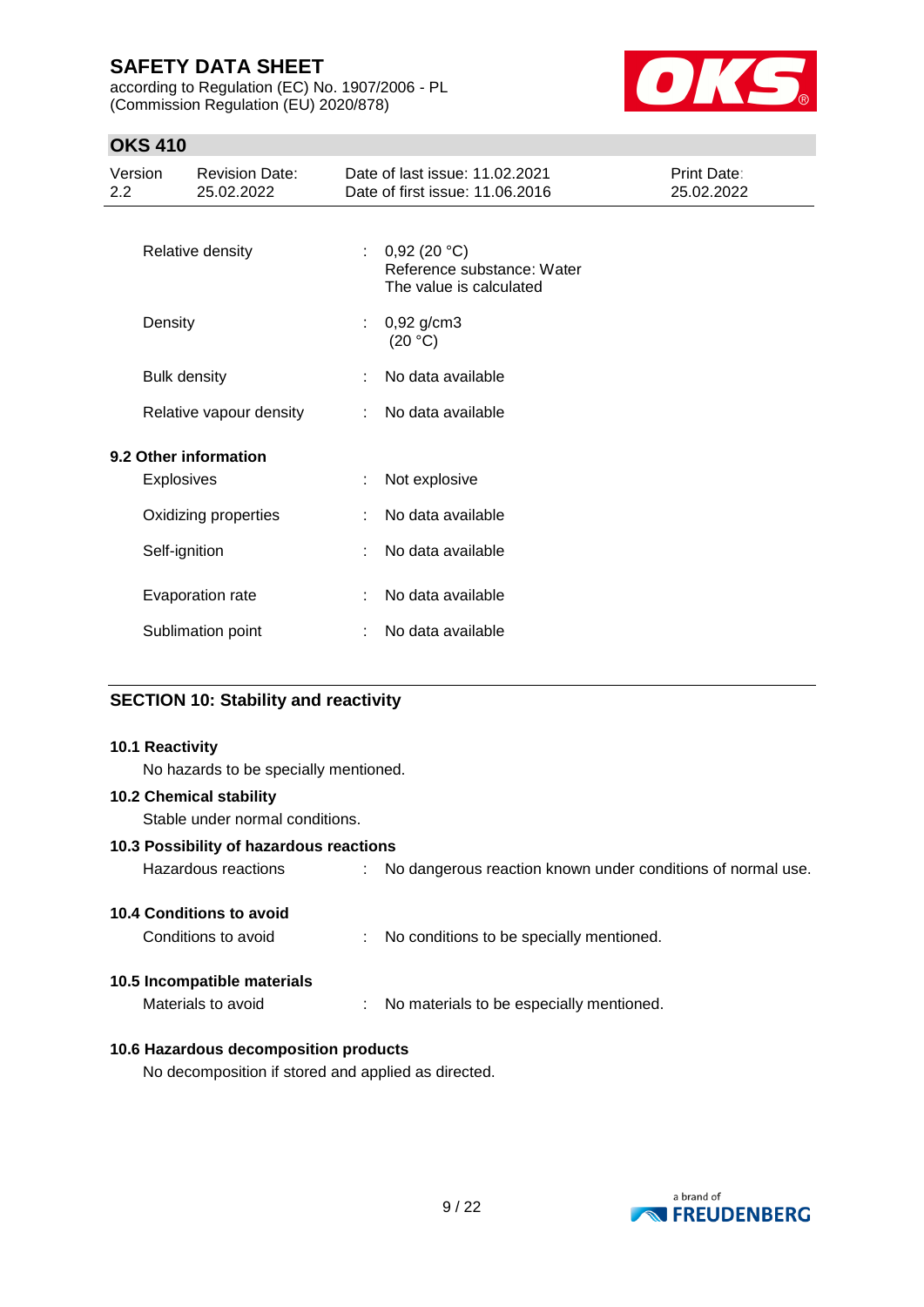according to Regulation (EC) No. 1907/2006 - PL (Commission Regulation (EU) 2020/878)



## **OKS 410**

| Version | <b>Revision Date:</b> | Date of last issue: 11.02.2021  | <b>Print Date:</b> |
|---------|-----------------------|---------------------------------|--------------------|
| 2.2     | 25.02.2022            | Date of first issue: 11.06.2016 | 25.02.2022         |

### **SECTION 11: Toxicological information**

### **11.1 Information on hazard classes as defined in Regulation (EC) No 1272/2008**

| <b>Acute toxicity</b>                                 |    |                                                                                                                                                              |  |  |  |
|-------------------------------------------------------|----|--------------------------------------------------------------------------------------------------------------------------------------------------------------|--|--|--|
| <b>Product:</b>                                       |    |                                                                                                                                                              |  |  |  |
| Acute inhalation toxicity                             |    | : Remarks: This information is not available.                                                                                                                |  |  |  |
| Acute dermal toxicity                                 |    | : Remarks: This information is not available.                                                                                                                |  |  |  |
| Components:                                           |    |                                                                                                                                                              |  |  |  |
| zinc bis[O,O-bis(2-ethylhexyl)] bis(dithiophosphate): |    |                                                                                                                                                              |  |  |  |
| Acute oral toxicity                                   |    | LD50 (Rat, male): 3.100 mg/kg<br>Method: OECD Test Guideline 401<br>GLP: no                                                                                  |  |  |  |
| Acute dermal toxicity                                 |    | : LD50 (Rabbit, male): $>$ 5.000 mg/kg<br>Method: OECD Test Guideline 402<br>GLP: no                                                                         |  |  |  |
|                                                       |    | Benzenesulfonic acid, di-C10-14-alkyl derivs., calcium salts:                                                                                                |  |  |  |
| Acute oral toxicity                                   |    | : LD50 (Rat): $> 5.000$ mg/kg                                                                                                                                |  |  |  |
|                                                       |    |                                                                                                                                                              |  |  |  |
| Acute inhalation toxicity                             |    | : $LC50 (Rat): > 1.9 mg/l$<br>Exposure time: 4 h<br>Test atmosphere: dust/mist<br>Assessment: The substance or mixture has no acute inhala-<br>tion toxicity |  |  |  |
| Acute dermal toxicity                                 |    | : LD50 (Rat): $> 2.000$ mg/kg<br>Assessment: The substance or mixture has no acute dermal<br>toxicity                                                        |  |  |  |
| molybdenum disulphide:                                |    |                                                                                                                                                              |  |  |  |
| Acute oral toxicity                                   |    | : LD50 (Rat): $>$ 5.000 mg/kg                                                                                                                                |  |  |  |
| Acute dermal toxicity                                 | ÷. | LD50 (Rat): $> 16.000$ mg/kg                                                                                                                                 |  |  |  |
| <b>Skin corrosion/irritation</b>                      |    |                                                                                                                                                              |  |  |  |
| Product:                                              |    |                                                                                                                                                              |  |  |  |
| Remarks                                               |    | This information is not available.                                                                                                                           |  |  |  |
| Components:                                           |    |                                                                                                                                                              |  |  |  |
| zinc bis[O,O-bis(2-ethylhexyl)] bis(dithiophosphate): |    |                                                                                                                                                              |  |  |  |
| Species                                               |    | Rabbit                                                                                                                                                       |  |  |  |

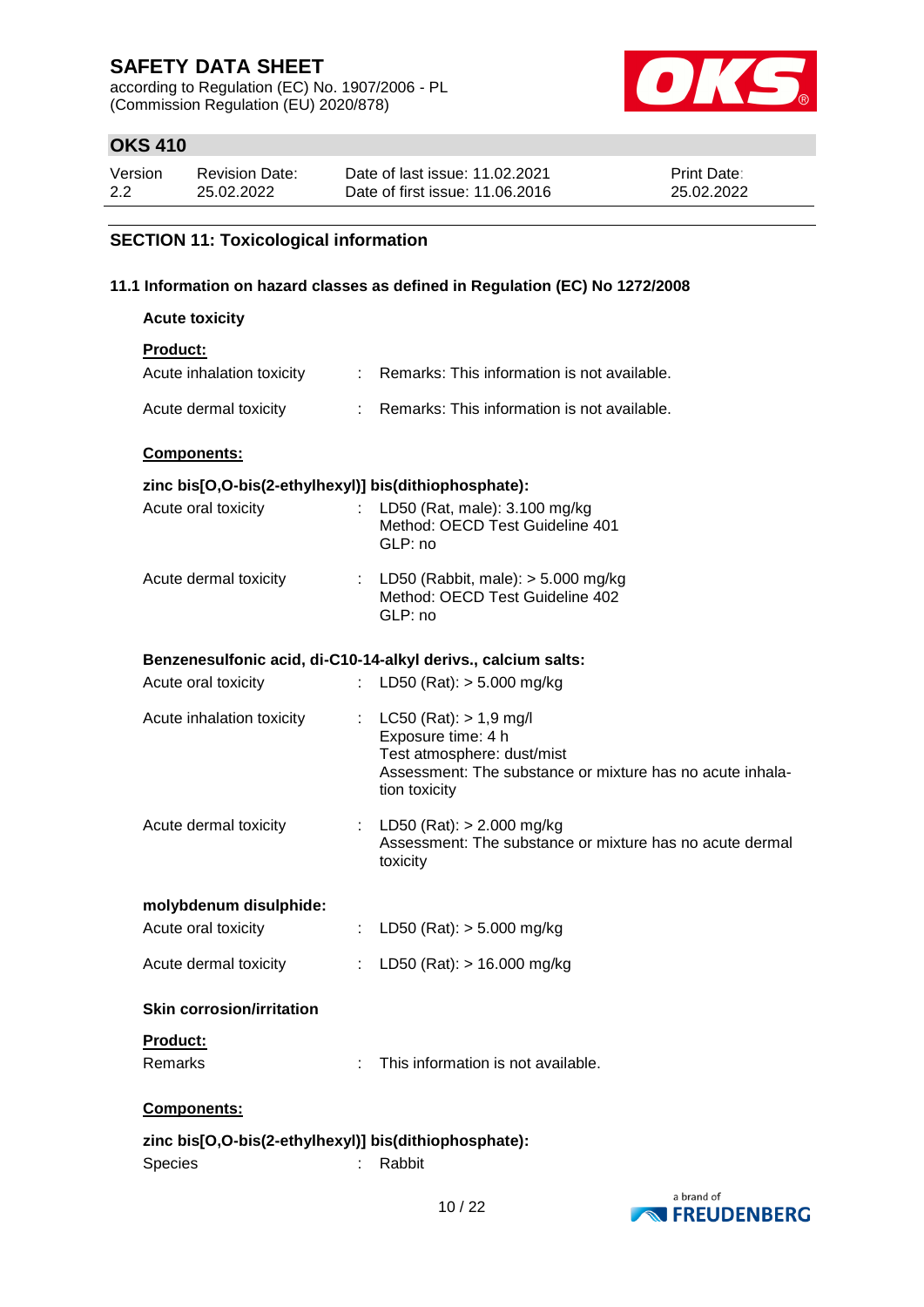according to Regulation (EC) No. 1907/2006 - PL (Commission Regulation (EU) 2020/878)



| Version<br>$2.2\phantom{0}$    | Revision Date:<br>25.02.2022                                  | Date of last issue: 11.02.2021<br>Date of first issue: 11.06.2016                 | <b>Print Date:</b><br>25.02.2022 |  |  |  |  |  |
|--------------------------------|---------------------------------------------------------------|-----------------------------------------------------------------------------------|----------------------------------|--|--|--|--|--|
| Method<br>Result<br><b>GLP</b> | Assessment                                                    | No skin irritation<br><b>OECD Test Guideline 404</b><br>No skin irritation<br>yes |                                  |  |  |  |  |  |
|                                | Benzenesulfonic acid, di-C10-14-alkyl derivs., calcium salts: |                                                                                   |                                  |  |  |  |  |  |
|                                | Assessment                                                    | No skin irritation                                                                |                                  |  |  |  |  |  |
| Method<br>Result               |                                                               | <b>OECD Test Guideline 404</b><br>No skin irritation                              |                                  |  |  |  |  |  |
|                                | molybdenum disulphide:                                        |                                                                                   |                                  |  |  |  |  |  |
| Result                         | Assessment                                                    | No skin irritation<br>No skin irritation                                          |                                  |  |  |  |  |  |
|                                | Serious eye damage/eye irritation                             |                                                                                   |                                  |  |  |  |  |  |
|                                | Product:                                                      |                                                                                   |                                  |  |  |  |  |  |
|                                | Remarks                                                       | Irritating to eyes.                                                               |                                  |  |  |  |  |  |
|                                | Components:                                                   |                                                                                   |                                  |  |  |  |  |  |
|                                |                                                               | zinc bis[O,O-bis(2-ethylhexyl)] bis(dithiophosphate):                             |                                  |  |  |  |  |  |
|                                | <b>Species</b>                                                | Rabbit                                                                            |                                  |  |  |  |  |  |
| Method                         | Assessment                                                    | Risk of serious damage to eyes.<br><b>OECD Test Guideline 405</b>                 |                                  |  |  |  |  |  |
| Result                         |                                                               | Risk of serious damage to eyes.                                                   |                                  |  |  |  |  |  |
| <b>GLP</b>                     |                                                               | yes                                                                               |                                  |  |  |  |  |  |
|                                |                                                               | Benzenesulfonic acid, di-C10-14-alkyl derivs., calcium salts:                     |                                  |  |  |  |  |  |
|                                | Assessment                                                    | No eye irritation                                                                 |                                  |  |  |  |  |  |
| Method                         |                                                               | <b>OECD Test Guideline 405</b>                                                    |                                  |  |  |  |  |  |
| Result                         |                                                               | No skin irritation                                                                |                                  |  |  |  |  |  |
|                                | molybdenum disulphide:                                        |                                                                                   |                                  |  |  |  |  |  |
|                                | Assessment                                                    | No eye irritation                                                                 |                                  |  |  |  |  |  |
| Result                         |                                                               | No eye irritation                                                                 |                                  |  |  |  |  |  |
|                                | Respiratory or skin sensitisation                             |                                                                                   |                                  |  |  |  |  |  |
|                                | Product:                                                      |                                                                                   |                                  |  |  |  |  |  |
|                                | Remarks                                                       | This information is not available.                                                |                                  |  |  |  |  |  |
|                                | Components:                                                   |                                                                                   |                                  |  |  |  |  |  |
|                                |                                                               | zinc bis[O,O-bis(2-ethylhexyl)] bis(dithiophosphate):                             |                                  |  |  |  |  |  |
|                                | <b>Test Type</b>                                              | <b>Maximisation Test</b>                                                          |                                  |  |  |  |  |  |
|                                | Species<br>Assessment                                         | Guinea pig                                                                        |                                  |  |  |  |  |  |
|                                |                                                               | Did not cause sensitisation on laboratory animals.                                |                                  |  |  |  |  |  |
|                                |                                                               |                                                                                   | a brand of                       |  |  |  |  |  |



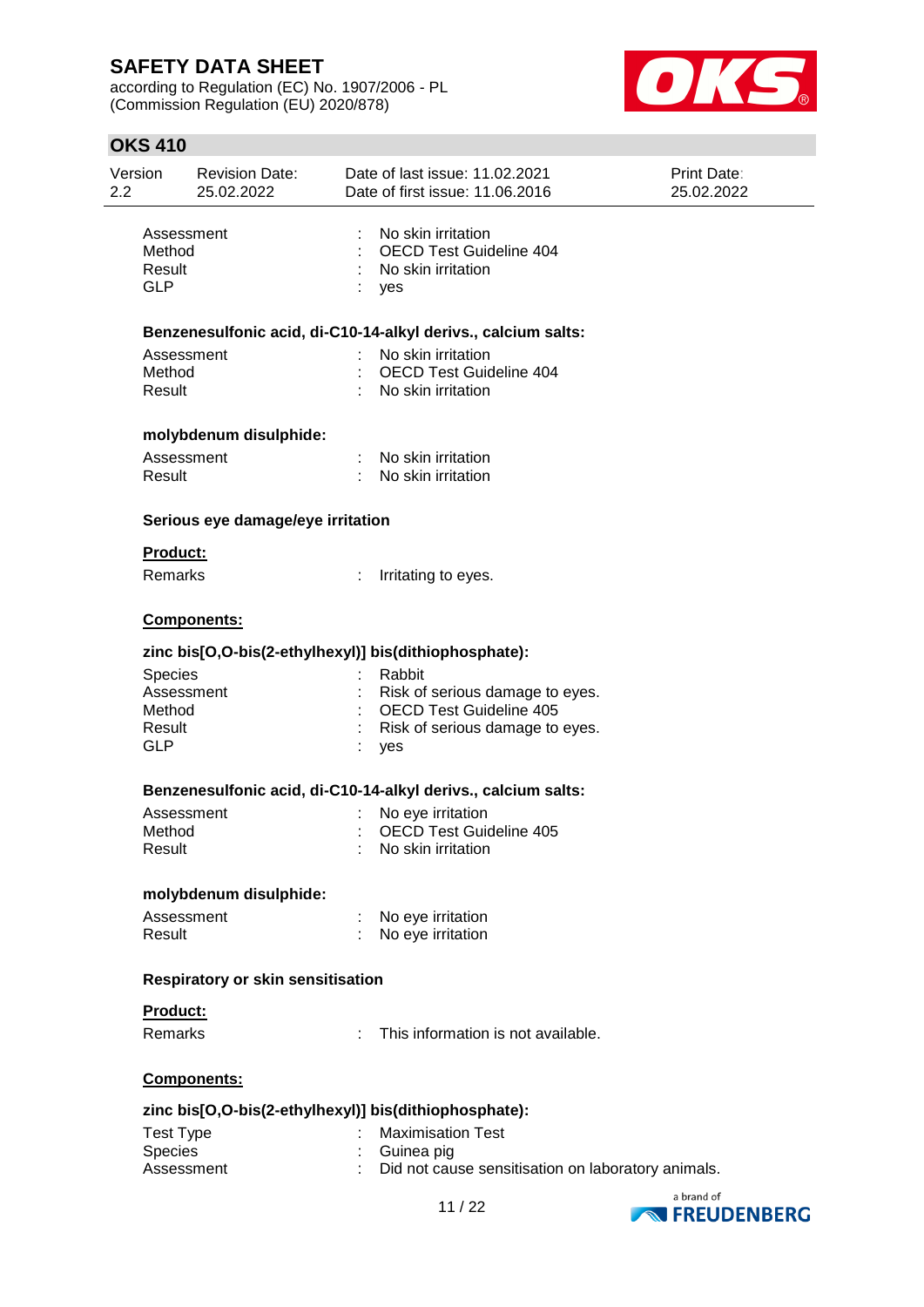according to Regulation (EC) No. 1907/2006 - PL (Commission Regulation (EU) 2020/878)



| Version<br>2.2 |                                | <b>Revision Date:</b><br>25.02.2022 |    | Date of last issue: 11.02.2021<br>Date of first issue: 11.06.2016                                                                                                                                               | Print Date:<br>25.02.2022 |
|----------------|--------------------------------|-------------------------------------|----|-----------------------------------------------------------------------------------------------------------------------------------------------------------------------------------------------------------------|---------------------------|
|                | Method<br>Result<br><b>GLP</b> |                                     |    | <b>OECD Test Guideline 406</b><br>Did not cause sensitisation on laboratory animals.<br>yes                                                                                                                     |                           |
|                |                                |                                     |    | Benzenesulfonic acid, di-C10-14-alkyl derivs., calcium salts:                                                                                                                                                   |                           |
|                | Assessment                     |                                     |    | Probability or evidence of low to moderate skin sensitisation<br>rate in humans                                                                                                                                 |                           |
|                | Result                         |                                     |    | Probability or evidence of low to moderate skin sensitisation<br>rate in humans                                                                                                                                 |                           |
|                |                                | molybdenum disulphide:              |    |                                                                                                                                                                                                                 |                           |
|                | Assessment<br>Result           |                                     |    | Does not cause skin sensitisation.<br>Does not cause skin sensitisation.                                                                                                                                        |                           |
|                |                                | <b>Germ cell mutagenicity</b>       |    |                                                                                                                                                                                                                 |                           |
|                | <b>Product:</b>                |                                     |    |                                                                                                                                                                                                                 |                           |
|                |                                | Genotoxicity in vitro               | t. | Remarks: No data available                                                                                                                                                                                      |                           |
|                |                                | Genotoxicity in vivo                |    | Remarks: No data available                                                                                                                                                                                      |                           |
|                |                                | Components:                         |    |                                                                                                                                                                                                                 |                           |
|                |                                |                                     |    | Benzenesulfonic acid, di-C10-14-alkyl derivs., calcium salts:                                                                                                                                                   |                           |
|                |                                | Genotoxicity in vitro               |    | Test Type: Microbial mutagenesis assay (Ames test)<br>Test system: Salmonella typhimurium<br>Metabolic activation: with and without metabolic activation<br>Method: OECD Test Guideline 471<br>Result: negative |                           |
|                |                                | molybdenum disulphide:              |    |                                                                                                                                                                                                                 |                           |
|                | sessment                       | Germ cell mutagenicity- As-         |    | Animal testing did not show any mutagenic effects.                                                                                                                                                              |                           |
|                |                                | Carcinogenicity                     |    |                                                                                                                                                                                                                 |                           |
|                | Product:                       |                                     |    |                                                                                                                                                                                                                 |                           |
|                | Remarks                        |                                     |    | No data available                                                                                                                                                                                               |                           |
|                |                                | Components:                         |    |                                                                                                                                                                                                                 |                           |
|                |                                | molybdenum disulphide:              |    |                                                                                                                                                                                                                 |                           |
|                | ment                           | Carcinogenicity - Assess-           |    | No evidence of carcinogenicity in animal studies.                                                                                                                                                               |                           |

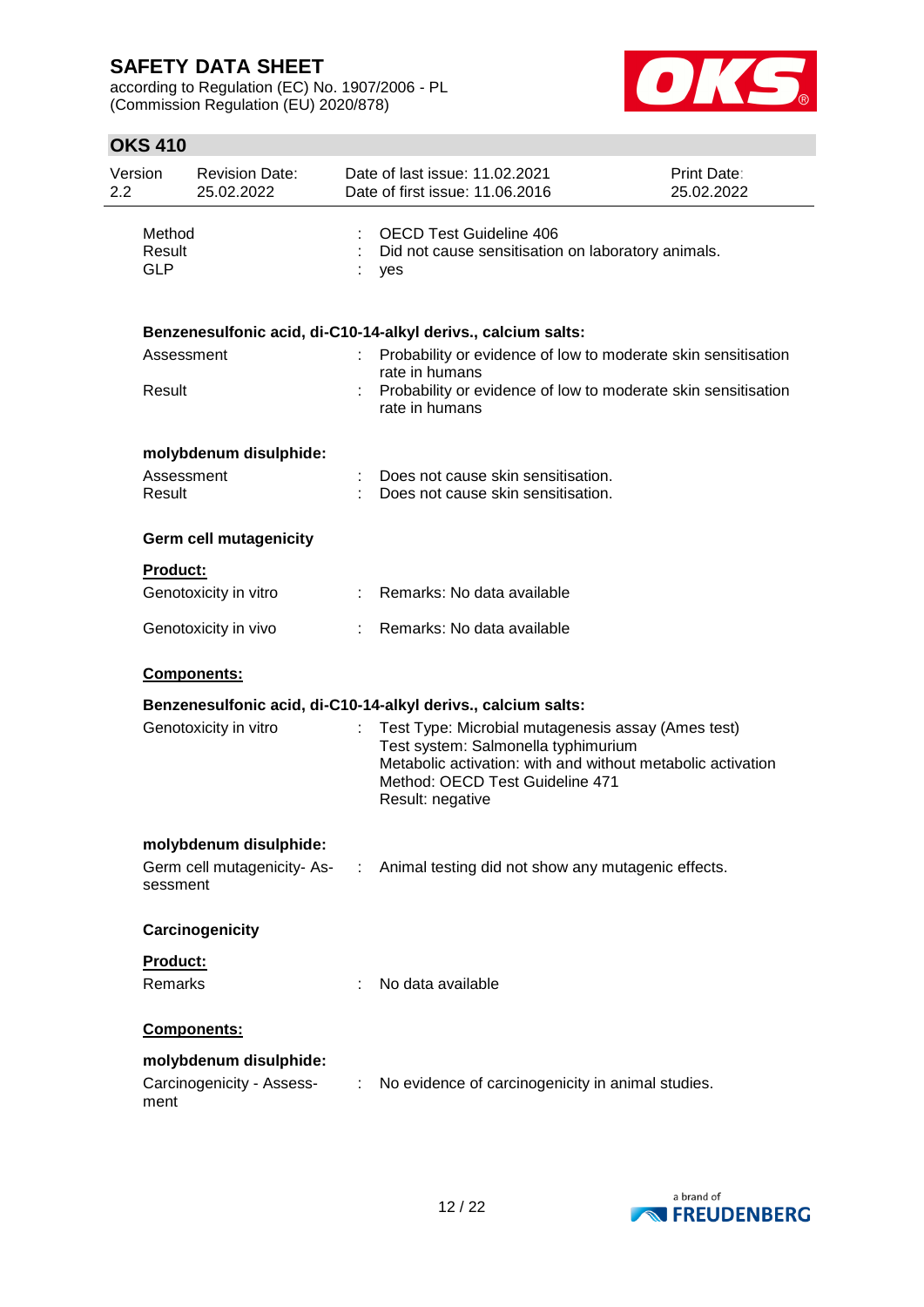according to Regulation (EC) No. 1907/2006 - PL (Commission Regulation (EU) 2020/878)



| Version<br>2.2 | <b>Revision Date:</b><br>25.02.2022   | Date of last issue: 11.02.2021<br>Date of first issue: 11.06.2016                                   | <b>Print Date:</b><br>25.02.2022 |
|----------------|---------------------------------------|-----------------------------------------------------------------------------------------------------|----------------------------------|
|                | <b>Reproductive toxicity</b>          |                                                                                                     |                                  |
| Product:       |                                       |                                                                                                     |                                  |
|                | Effects on fertility                  | : Remarks: No data available                                                                        |                                  |
| ment           | Effects on foetal develop-            | : Remarks: No data available                                                                        |                                  |
|                | Components:                           |                                                                                                     |                                  |
|                |                                       | Benzenesulfonic acid, di-C10-14-alkyl derivs., calcium salts:                                       |                                  |
|                | Reproductive toxicity - As-           | - Fertility -                                                                                       |                                  |
| sessment       |                                       | No toxicity to reproduction<br>- Teratogenicity -                                                   |                                  |
|                |                                       | No toxicity to reproduction                                                                         |                                  |
|                | <b>STOT - single exposure</b>         |                                                                                                     |                                  |
|                | <b>Components:</b>                    |                                                                                                     |                                  |
|                | molybdenum disulphide:                |                                                                                                     |                                  |
|                | Assessment                            | The substance or mixture is not classified as specific target<br>organ toxicant, single exposure.   |                                  |
|                | <b>STOT - repeated exposure</b>       |                                                                                                     |                                  |
|                | Components:                           |                                                                                                     |                                  |
|                | molybdenum disulphide:                |                                                                                                     |                                  |
|                | Assessment                            | The substance or mixture is not classified as specific target<br>organ toxicant, repeated exposure. |                                  |
|                | <b>Repeated dose toxicity</b>         |                                                                                                     |                                  |
| Product:       |                                       |                                                                                                     |                                  |
| Remarks        |                                       | This information is not available.                                                                  |                                  |
|                | <b>Aspiration toxicity</b>            |                                                                                                     |                                  |
| Product:       |                                       |                                                                                                     |                                  |
|                | This information is not available.    |                                                                                                     |                                  |
|                | Components:                           |                                                                                                     |                                  |
|                |                                       | zinc bis[O,O-bis(2-ethylhexyl)] bis(dithiophosphate):                                               |                                  |
|                | No aspiration toxicity classification |                                                                                                     |                                  |

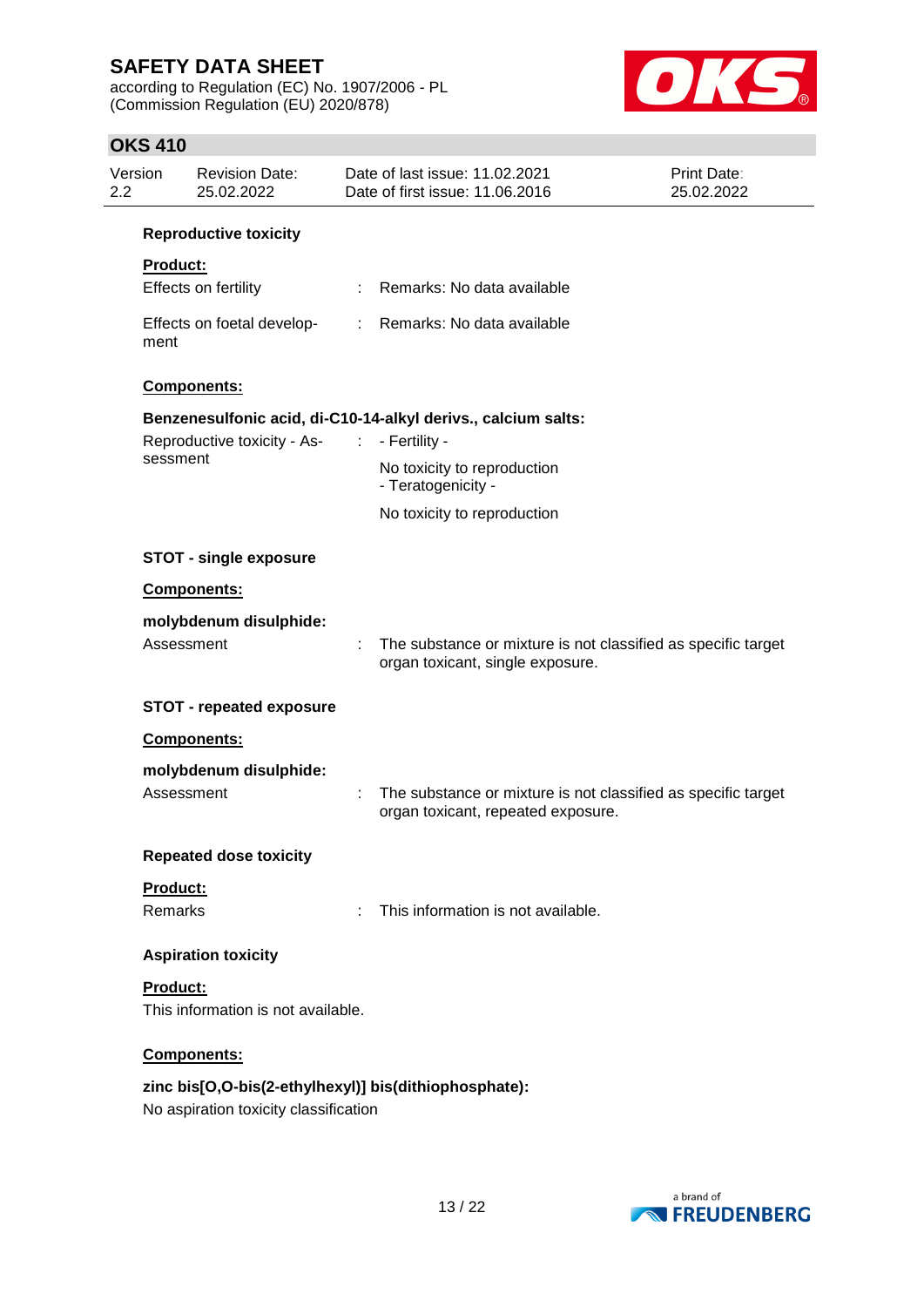according to Regulation (EC) No. 1907/2006 - PL (Commission Regulation (EU) 2020/878)



## **OKS 410**

| Version | Revision Date: | Date of last issue: 11.02.2021  | <b>Print Date:</b> |
|---------|----------------|---------------------------------|--------------------|
| 2.2     | 25.02.2022     | Date of first issue: 11,06,2016 | 25.02.2022         |

#### **11.2 Information on other hazards**

| <b>Endocrine disrupting properties</b> |                                                                                                                                                                                                                                                                             |  |  |  |  |
|----------------------------------------|-----------------------------------------------------------------------------------------------------------------------------------------------------------------------------------------------------------------------------------------------------------------------------|--|--|--|--|
| <b>Product:</b>                        |                                                                                                                                                                                                                                                                             |  |  |  |  |
| Assessment                             | : The substance/mixture does not contain components consid-<br>ered to have endocrine disrupting properties according to<br>REACH Article 57(f) or Commission Delegated regulation<br>(EU) 2017/2100 or Commission Regulation (EU) 2018/605 at<br>levels of 0.1% or higher. |  |  |  |  |
| <b>Further information</b>             |                                                                                                                                                                                                                                                                             |  |  |  |  |
| <b>Product:</b><br><b>Remarks</b>      | Information given is based on data on the components and                                                                                                                                                                                                                    |  |  |  |  |
|                                        | the toxicology of similar products.                                                                                                                                                                                                                                         |  |  |  |  |
| <b>Components:</b>                     |                                                                                                                                                                                                                                                                             |  |  |  |  |
| molybdenum disulphide:                 |                                                                                                                                                                                                                                                                             |  |  |  |  |
| Remarks                                | Information given is based on data on the components and<br>the toxicology of similar products.                                                                                                                                                                             |  |  |  |  |

### **SECTION 12: Ecological information**

### **12.1 Toxicity**

| <b>Product:</b>                                                                     |      |                                                                                                           |
|-------------------------------------------------------------------------------------|------|-----------------------------------------------------------------------------------------------------------|
| Toxicity to fish                                                                    |      | Remarks: Harmful to aquatic organisms, may cause long-term<br>adverse effects in the aquatic environment. |
| Toxicity to daphnia and other : Remarks: No data available<br>aquatic invertebrates |      |                                                                                                           |
| Toxicity to algae/aquatic<br>plants                                                 |      | : Remarks: No data available                                                                              |
| Toxicity to microorganisms                                                          | - 11 | Remarks: No data available                                                                                |

### **Components:**

|  |  | zinc bis[O,O-bis(2-ethylhexyl)] bis(dithiophosphate): |
|--|--|-------------------------------------------------------|
|--|--|-------------------------------------------------------|

| Toxicity to fish | : LC50 (Oncorhynchus mykiss (rainbow trout)): 4,4 mg/l<br>Exposure time: 96 h<br>Test Type: semi-static test<br>Method: OECD Test Guideline 203<br>GLP: yes |
|------------------|-------------------------------------------------------------------------------------------------------------------------------------------------------------|
|                  |                                                                                                                                                             |

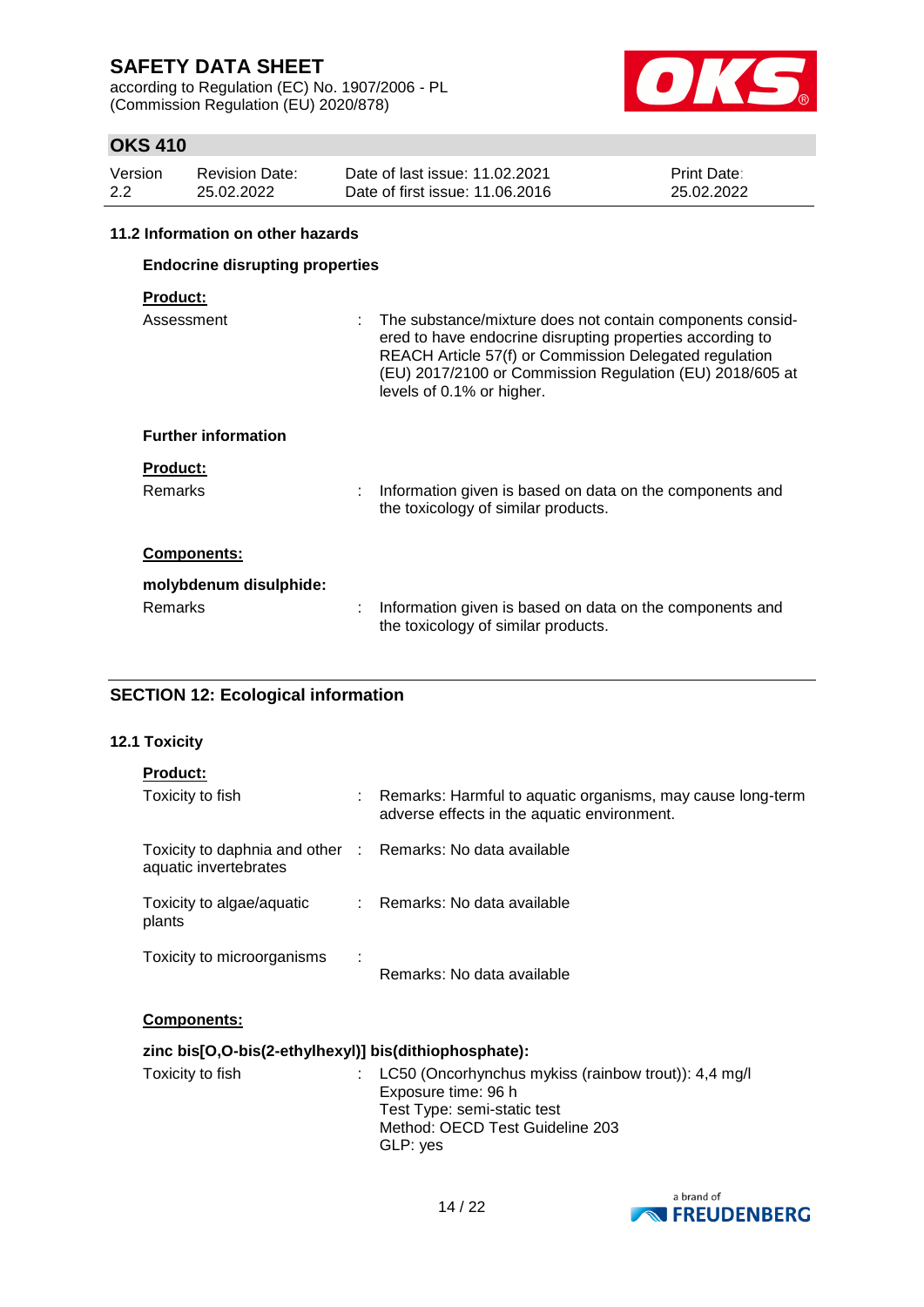according to Regulation (EC) No. 1907/2006 - PL (Commission Regulation (EU) 2020/878)



| Version<br>2.2 |              | <b>Revision Date:</b><br>25.02.2022                              |                           | Date of last issue: 11.02.2021<br>Date of first issue: 11.06.2016                                                                                                                                                   | Print Date:<br>25.02.2022 |
|----------------|--------------|------------------------------------------------------------------|---------------------------|---------------------------------------------------------------------------------------------------------------------------------------------------------------------------------------------------------------------|---------------------------|
|                |              | Toxicity to daphnia and other<br>aquatic invertebrates           | $\sim$ 10 $\,$            | EC50 (Daphnia magna (Water flea)): 75 mg/l<br>Exposure time: 48 h<br>Test Type: Immobilization<br>Method: OECD Test Guideline 202<br>GLP: yes                                                                       |                           |
|                | plants       | Toxicity to algae/aquatic                                        |                           | ErC50 (Desmodesmus subspicatus (green algae)): 240 mg/l<br>Exposure time: 72 h<br>Test Type: Growth inhibition<br>Method: OECD Test Guideline 201<br>GLP: yes                                                       |                           |
|                |              | Toxicity to microorganisms                                       | $\mathbb{Z}^{\mathbb{Z}}$ | EC50 (Pseudomonas putida): 380 mg/l<br>Exposure time: 16 h<br>Test Type: static test<br>GLP: yes                                                                                                                    |                           |
|                | ic toxicity) | Toxicity to daphnia and other :<br>aquatic invertebrates (Chron- |                           | $NOEC:$ > 0,8 mg/l<br>Exposure time: 21 d<br>Species: Daphnia magna (Water flea)<br>Method: OECD Test Guideline 211<br>GLP: yes<br>Remarks: Information given is based on data obtained from<br>similar substances. |                           |
|                |              |                                                                  |                           | Benzenesulfonic acid, di-C10-14-alkyl derivs., calcium salts:                                                                                                                                                       |                           |
|                |              | Toxicity to fish                                                 |                           | LC50 (Oncorhynchus mykiss (rainbow trout)): > 100 mg/l<br>Exposure time: 96 h<br>Method: OECD Test Guideline 203                                                                                                    |                           |
|                |              | Toxicity to daphnia and other :<br>aquatic invertebrates         |                           | (Daphnia magna (Water flea)): > 100 mg/l<br>Exposure time: 48 h<br>Method: OECD Test Guideline 202                                                                                                                  |                           |
|                | plants       | Toxicity to algae/aquatic                                        |                           | NOELR (Desmodesmus subspicatus (green algae)): 100 mg/l<br>Exposure time: 72 h<br>Method: OECD Test Guideline 201                                                                                                   |                           |
|                |              |                                                                  |                           | EL50 (Desmodesmus subspicatus (green algae)): > 100 mg/l<br>Exposure time: 72 h<br>Method: OECD Test Guideline 201                                                                                                  |                           |
|                |              | Toxicity to microorganisms                                       |                           | EC50 (activated sludge): > 10.000 mg/l<br>Exposure time: 3 h<br>Method: OECD Test Guideline 209                                                                                                                     |                           |
|                |              | molybdenum disulphide:                                           |                           |                                                                                                                                                                                                                     |                           |
|                |              | Toxicity to fish                                                 |                           | LC50 (Pimephales promelas (fathead minnow)): > 100 mg/l<br>Exposure time: 96 h                                                                                                                                      |                           |
|                |              |                                                                  |                           | Toxicity to daphnia and other : EC50 (Daphnia magna (Water flea)): > 100 mg/l                                                                                                                                       |                           |

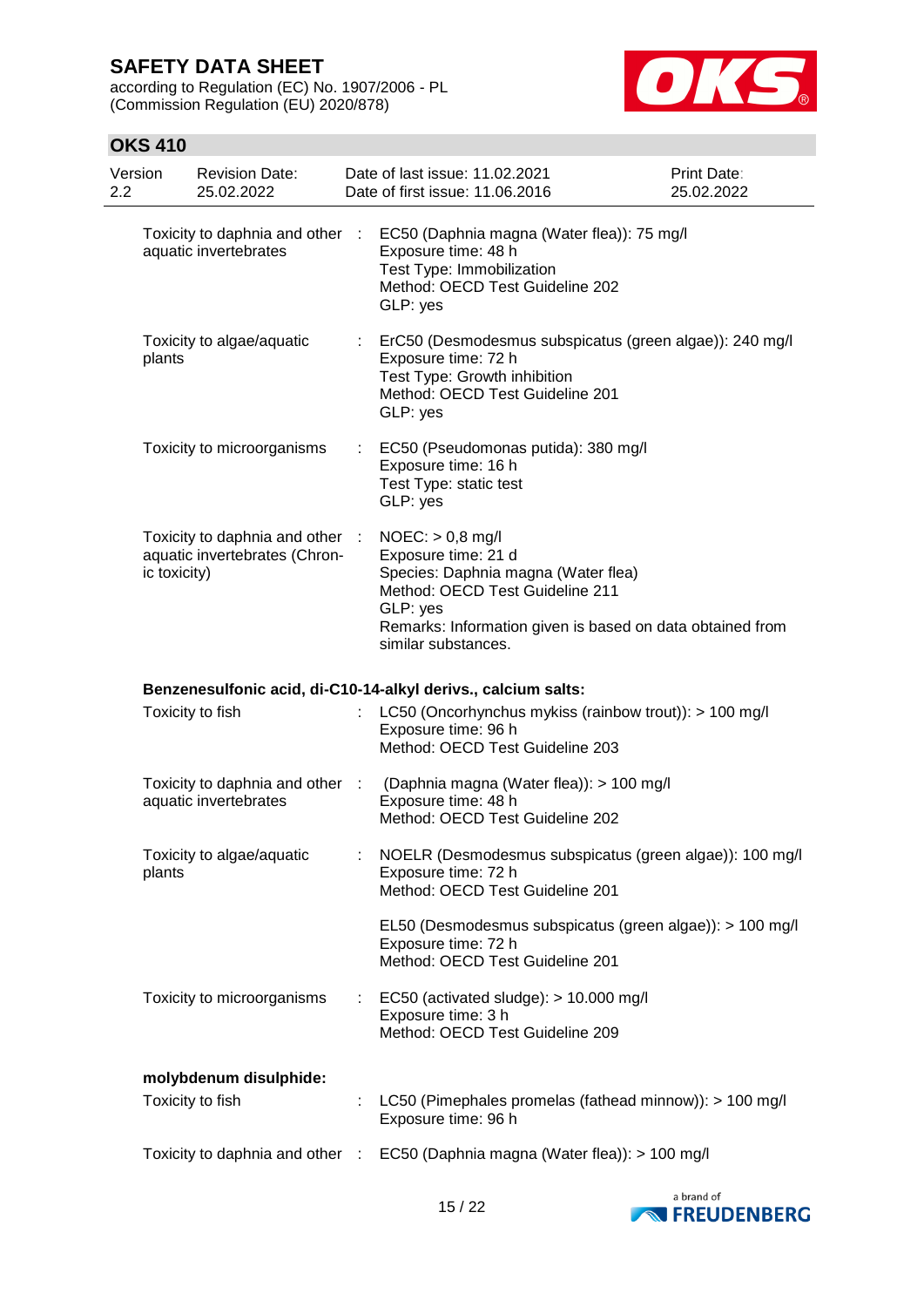according to Regulation (EC) No. 1907/2006 - PL (Commission Regulation (EU) 2020/878)



| Version<br>2.2 |                 | <b>Revision Date:</b><br>25.02.2022 |                            | Date of last issue: 11.02.2021<br>Date of first issue: 11.06.2016                                                                                                                                                       | <b>Print Date:</b><br>25.02.2022 |
|----------------|-----------------|-------------------------------------|----------------------------|-------------------------------------------------------------------------------------------------------------------------------------------------------------------------------------------------------------------------|----------------------------------|
|                |                 | aquatic invertebrates               |                            | Exposure time: 48 h                                                                                                                                                                                                     |                                  |
|                | plants          | Toxicity to algae/aquatic           |                            | EC50 (Pseudokirchneriella subcapitata (green algae)): > 100<br>mg/l<br>Exposure time: 72 h                                                                                                                              |                                  |
|                |                 | 12.2 Persistence and degradability  |                            |                                                                                                                                                                                                                         |                                  |
|                | <b>Product:</b> |                                     |                            |                                                                                                                                                                                                                         |                                  |
|                |                 | Biodegradability                    | ÷                          | Remarks: No data available                                                                                                                                                                                              |                                  |
|                | ity             |                                     |                            | Physico-chemical removabil- : Remarks: No data available                                                                                                                                                                |                                  |
|                |                 | <b>Components:</b>                  |                            |                                                                                                                                                                                                                         |                                  |
|                |                 |                                     |                            | zinc bis[O,O-bis(2-ethylhexyl)] bis(dithiophosphate):                                                                                                                                                                   |                                  |
|                |                 | Biodegradability                    |                            | Result: Not rapidly biodegradable<br>Biodegradation: $< 5 \%$<br>Exposure time: 27 d<br>Method: OECD Test Guideline 301D                                                                                                |                                  |
|                |                 |                                     |                            | GLP: no                                                                                                                                                                                                                 |                                  |
|                |                 |                                     |                            | Benzenesulfonic acid, di-C10-14-alkyl derivs., calcium salts:                                                                                                                                                           |                                  |
|                |                 | Biodegradability                    |                            | Result: Not readily biodegradable.<br>Biodegradation: 8 %<br>Exposure time: 28 d<br>Method: OECD Test Guideline 301D                                                                                                    |                                  |
|                |                 | 12.3 Bioaccumulative potential      |                            |                                                                                                                                                                                                                         |                                  |
|                | Product:        |                                     |                            |                                                                                                                                                                                                                         |                                  |
|                |                 | <b>Bioaccumulation</b>              |                            | Remarks: This mixture contains no substance considered to<br>be persistent, bioaccumulating and toxic (PBT).<br>This mixture contains no substance considered to be very<br>persistent and very bioaccumulating (vPvB). |                                  |
|                |                 | Components:                         |                            |                                                                                                                                                                                                                         |                                  |
|                |                 |                                     |                            | zinc bis[O,O-bis(2-ethylhexyl)] bis(dithiophosphate):                                                                                                                                                                   |                                  |
|                | octanol/water   | Partition coefficient: n-           | $\mathcal{L}^{\text{max}}$ | log Pow: 3,59 (22 °C)<br>pH: 5<br>Method: OECD Test Guideline 107                                                                                                                                                       |                                  |
|                |                 |                                     |                            | GLP: yes                                                                                                                                                                                                                |                                  |
|                |                 |                                     |                            | Benzenesulfonic acid, di-C10-14-alkyl derivs., calcium salts:                                                                                                                                                           |                                  |
|                |                 | <b>Bioaccumulation</b>              |                            | Bioconcentration factor (BCF): 70,8                                                                                                                                                                                     |                                  |
|                |                 | Partition coefficient: n-           |                            | log Pow: 26,22 (20 °C)                                                                                                                                                                                                  |                                  |

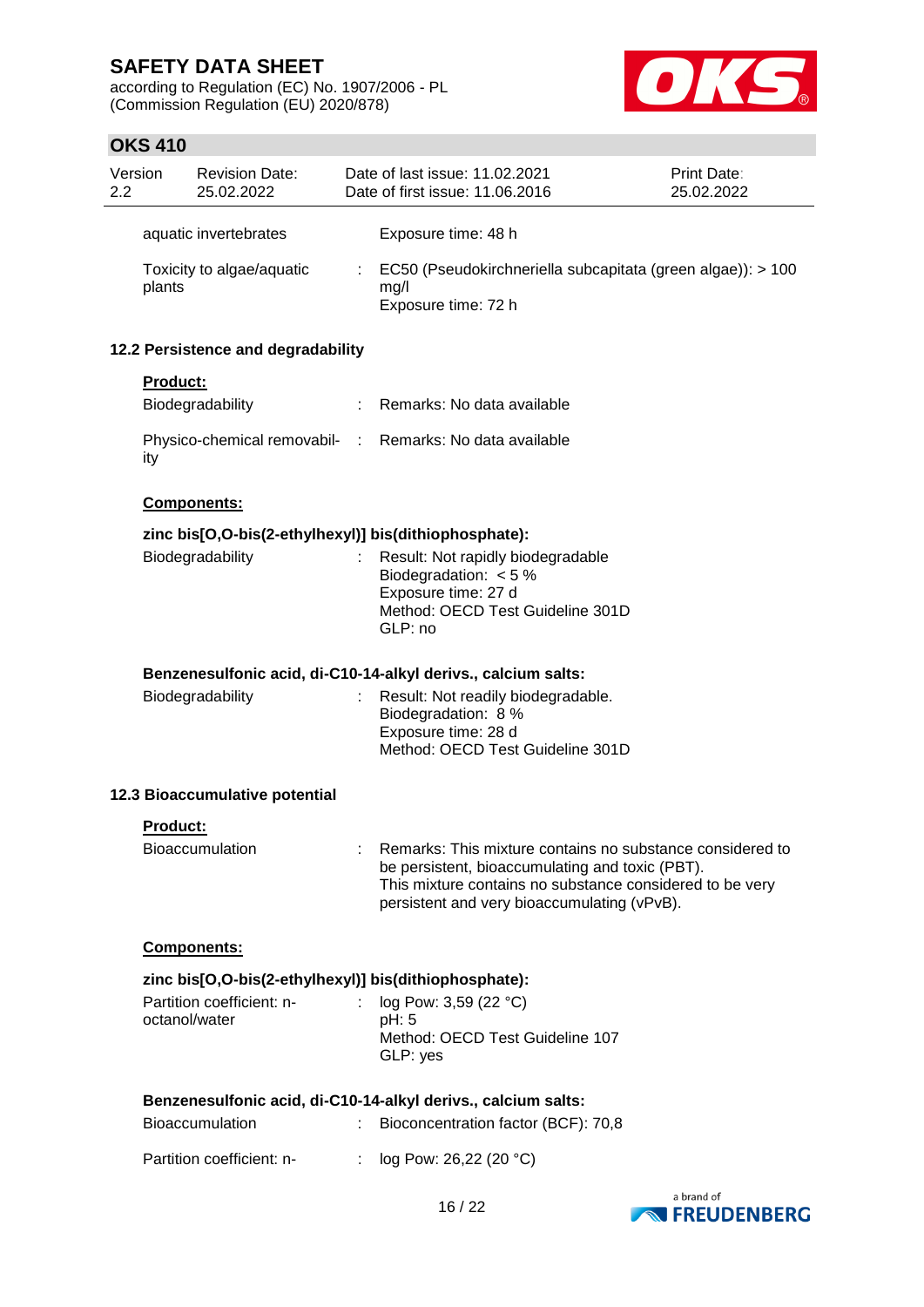according to Regulation (EC) No. 1907/2006 - PL (Commission Regulation (EU) 2020/878)



## **OKS 410**

| Version | Revision Date: | Date of last issue: 11.02.2021  | <b>Print Date:</b> |
|---------|----------------|---------------------------------|--------------------|
| 2.2     | 25.02.2022     | Date of first issue: 11.06.2016 | 25.02.2022         |

octanol/water

#### **12.4 Mobility in soil**

### **Product:**

| Mobility                                           | : Remarks: No data available |
|----------------------------------------------------|------------------------------|
| Distribution among environ-<br>mental compartments | : Remarks: No data available |

#### **12.5 Results of PBT and vPvB assessment**

| <b>Product:</b> |                                                                                                                                                                                                                 |
|-----------------|-----------------------------------------------------------------------------------------------------------------------------------------------------------------------------------------------------------------|
| Assessment      | : This substance/mixture contains no components considered<br>to be either persistent, bioaccumulative and toxic (PBT), or<br>very persistent and very bioaccumulative (vPvB) at levels of<br>$0.1\%$ or higher |

### **Components:**

### **zinc bis[O,O-bis(2-ethylhexyl)] bis(dithiophosphate):**

| Assessment | : Non-classified PBT substance. Non-classified vPvB sub- |
|------------|----------------------------------------------------------|
|            | stance.                                                  |

### **12.6 Endocrine disrupting properties**

#### **Product:**

| Assessment | : The substance/mixture does not contain components consid-<br>ered to have endocrine disrupting properties according to<br>REACH Article 57(f) or Commission Delegated regulation<br>(EU) 2017/2100 or Commission Regulation (EU) 2018/605 at |
|------------|------------------------------------------------------------------------------------------------------------------------------------------------------------------------------------------------------------------------------------------------|
|            | levels of 0.1% or higher.                                                                                                                                                                                                                      |

#### **12.7 Other adverse effects**

#### **Product:**

| Additional ecological infor- | Harmful to aquatic life with long lasting effects. |
|------------------------------|----------------------------------------------------|
| mation                       |                                                    |

### **SECTION 13: Disposal considerations**

| 13.1 Waste treatment methods |                                                                                    |
|------------------------------|------------------------------------------------------------------------------------|
| Product                      | : The product should not be allowed to enter drains, water<br>courses or the soil. |
|                              | Do not dispose of with domestic refuse.                                            |
|                              | Disposo of as hazardous waste in compliance with local a                           |

Dispose of as hazardous waste in compliance with local and national regulations.

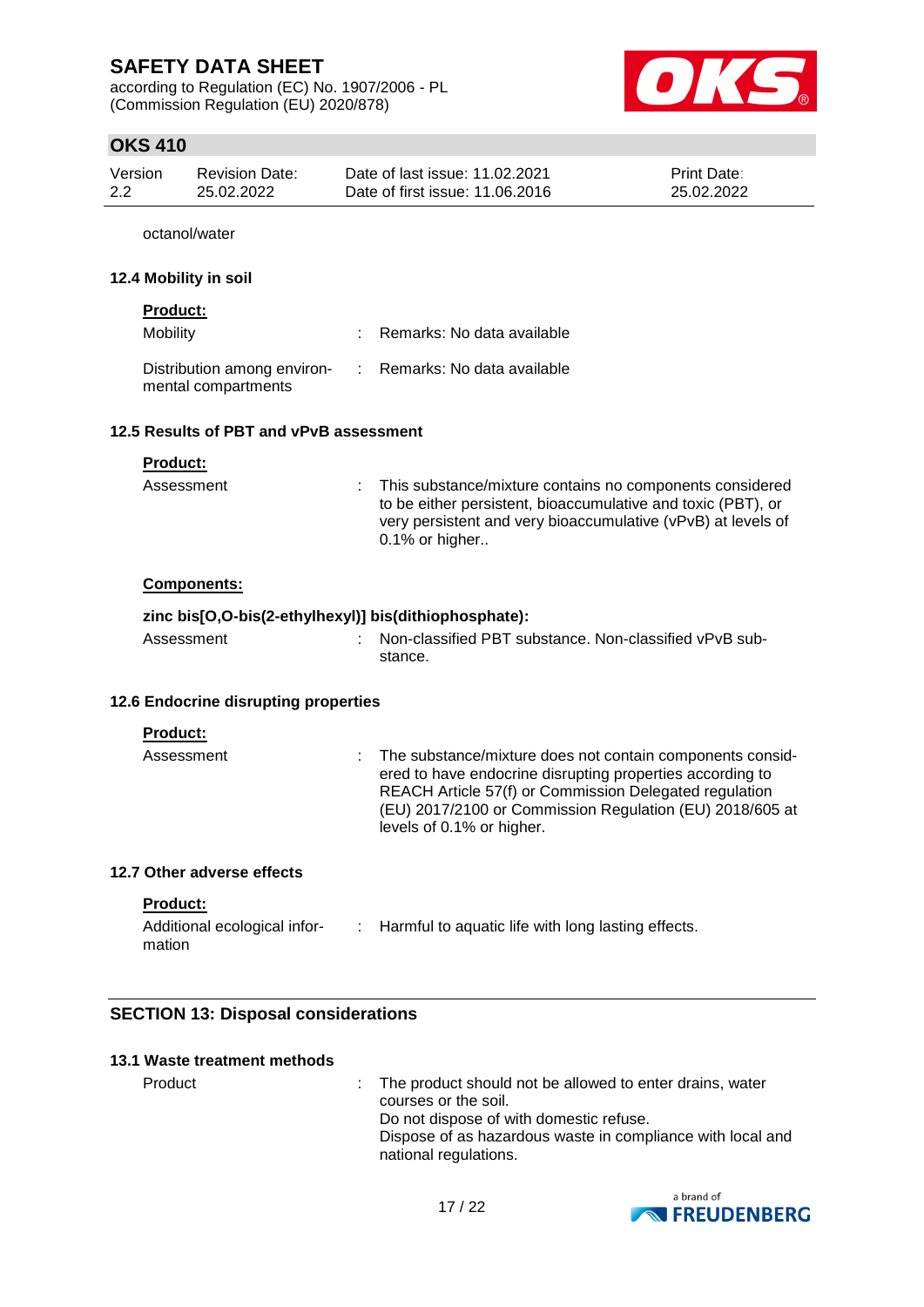according to Regulation (EC) No. 1907/2006 - PL (Commission Regulation (EU) 2020/878)



## **OKS 410**

| Version<br>$2.2^{\circ}$ | <b>Revision Date:</b><br>25.02.2022 |    | Date of last issue: 11.02.2021<br>Date of first issue: 11.06.2016                                                                                                      | Print Date:<br>25.02.2022 |  |  |
|--------------------------|-------------------------------------|----|------------------------------------------------------------------------------------------------------------------------------------------------------------------------|---------------------------|--|--|
|                          |                                     |    | Waste codes should be assigned by the user based on the<br>application for which the product was used.                                                                 |                           |  |  |
| Contaminated packaging   |                                     | t. | Packaging that is not properly emptied must be disposed of as<br>the unused product.<br>Dispose of waste product or used containers according to<br>local regulations. |                           |  |  |
|                          |                                     |    | The following Waste Codes are only suggestions:                                                                                                                        |                           |  |  |
| Waste Code               |                                     |    | used product, unused product<br>12 01 12*, spent waxes and fats                                                                                                        |                           |  |  |
|                          |                                     |    | uncleaned packagings<br>15 01 10, packaging containing residues of or contaminated<br>by hazardous substances                                                          |                           |  |  |

### **SECTION 14: Transport information**

### **14.1 UN number or ID number**

Not regulated as a dangerous good

### **14.2 UN proper shipping name**

Not regulated as a dangerous good

### **14.3 Transport hazard class(es)**

Not regulated as a dangerous good

### **14.4 Packing group**

Not regulated as a dangerous good

### **14.5 Environmental hazards**

Not regulated as a dangerous good

### **14.6 Special precautions for user**

Not applicable

### **14.7 Maritime transport in bulk according to IMO instruments**

Remarks : Not applicable for product as supplied.

### **SECTION 15: Regulatory information**

#### **15.1 Safety, health and environmental regulations/legislation specific for the substance or mixture**

| REACH - Restrictions on the manufacture, placing on | $\therefore$ Not applicable |
|-----------------------------------------------------|-----------------------------|
| the market and use of certain dangerous substances, |                             |
| preparations and articles (Annex XVII)              |                             |

| REACH - Candidate List of Substances of Very High |  | This product does not contain sub- |
|---------------------------------------------------|--|------------------------------------|
|---------------------------------------------------|--|------------------------------------|

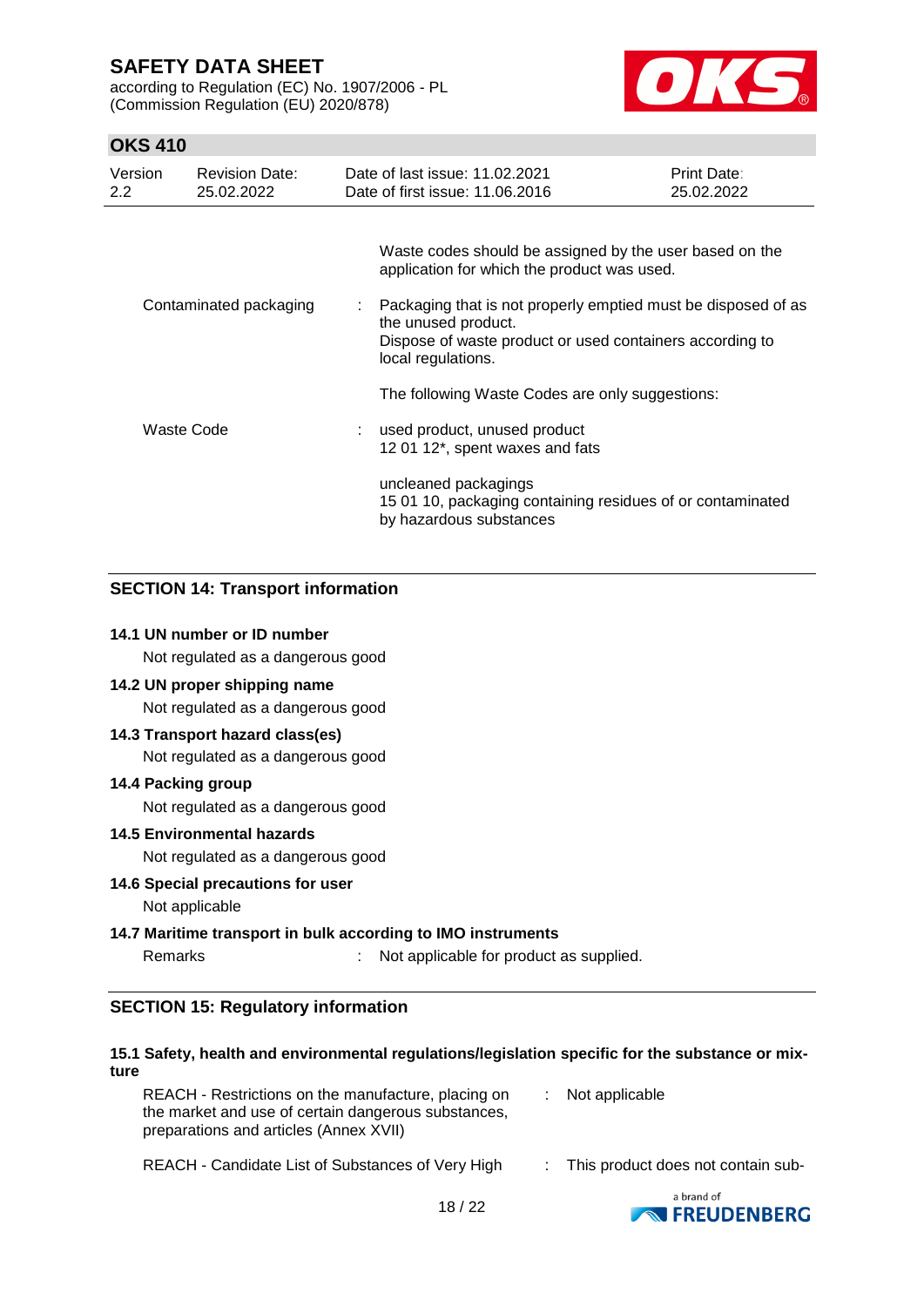according to Regulation (EC) No. 1907/2006 - PL (Commission Regulation (EU) 2020/878)



## **OKS 410**

| Version<br>2.2 |                                         | <b>Revision Date:</b><br>25.02.2022             | Date of last issue: 11.02.2021<br>Date of first issue: 11.06.2016                                            |   | <b>Print Date:</b><br>25.02.2022                                                                                                                                                                                                                                                                                                                                                                                    |
|----------------|-----------------------------------------|-------------------------------------------------|--------------------------------------------------------------------------------------------------------------|---|---------------------------------------------------------------------------------------------------------------------------------------------------------------------------------------------------------------------------------------------------------------------------------------------------------------------------------------------------------------------------------------------------------------------|
|                | Concern for Authorisation (Article 59). |                                                 |                                                                                                              |   | stances of very high concern (Regu-<br>lation (EC) No 1907/2006 (REACH),<br>Article 57).                                                                                                                                                                                                                                                                                                                            |
|                | (Annex XIV)                             |                                                 | REACH - List of substances subject to authorisation                                                          |   | Not applicable                                                                                                                                                                                                                                                                                                                                                                                                      |
|                |                                         | plete the ozone layer                           | Regulation (EC) No 1005/2009 on substances that de-                                                          |   | Not applicable                                                                                                                                                                                                                                                                                                                                                                                                      |
|                | tants (recast)                          |                                                 | Regulation (EU) 2019/1021 on persistent organic pollu-                                                       | ÷ | Not applicable                                                                                                                                                                                                                                                                                                                                                                                                      |
|                |                                         | of dangerous chemicals                          | Regulation (EC) No 649/2012 of the European Parlia-<br>ment and the Council concerning the export and import |   | Not applicable                                                                                                                                                                                                                                                                                                                                                                                                      |
|                | stances.                                | Parliament and of the Council on the control of | Seveso III: Directive 2012/18/EU of the European<br>- 34<br>major-accident hazards involving dangerous sub-  |   | Petroleum products: (a) gasolines<br>and naphthas, (b) kerosenes<br>(including jet fuels), (c) gas oils<br>(including diesel fuels, home<br>heating oils and gas oil blending<br>streams), (d) heavy fuel oils (e)<br>alternative fuels serving the same<br>purposes and with similar proper-<br>ties as regards flammability and<br>environmental hazards as the<br>products referred to in points (a)<br>to $(d)$ |
|                |                                         | Volatile organic compounds                      | ÷<br>Not applicable                                                                                          |   | Directive 2010/75/EU of 24 November 2010 on industrial<br>emissions (integrated pollution prevention and control)                                                                                                                                                                                                                                                                                                   |

#### **Other regulations:**

Act of 25 February 2011 on chemical substances and their mixtures (i.e. Journal of Laws of 2019, No. 0, item 1225)

Regulation (EC) No 1272/2008 of the European Parliament and of the Council of 16 December 2008 on classification, labelling and packaging of substances and mixtures, amending and repealing Directives 67/548/EEC and 1999/45/EC, and amending Regulation (EC) No 1907/2006 (Official Journal of the European Union L 353 from 31.12.2008) with further adaptation to technical progress (ATP).

Regulation (EC) No 1907/2006 of the European Parliament and of the Council of 18 December 2006 concerning the Registration, Evaluation, Authorisation and Restriction of Chemicals (REACH), establishing a European Chemicals Agency, amending Directive 1999/45/EC and repealing Council Regulation (EEC) No 793/93 and Commission Regulation (EC) No 1488/94 as well as Council Directive 76/769/EEC and Commission Directives 91/155/EEC, 93/67/EEC, 93/105/EC and 2000/21/EC (Official Journal of the European Union L 396 from 30.12.2006, as amended).

Commission Regulation (EU) 2015/830 of 28 May 2015 amending Regulation (EC) No 1907/2006 of the European Parliament and of the Council on the Registration, Evaluation, Authorisation and Restriction of Chemicals (REACH)

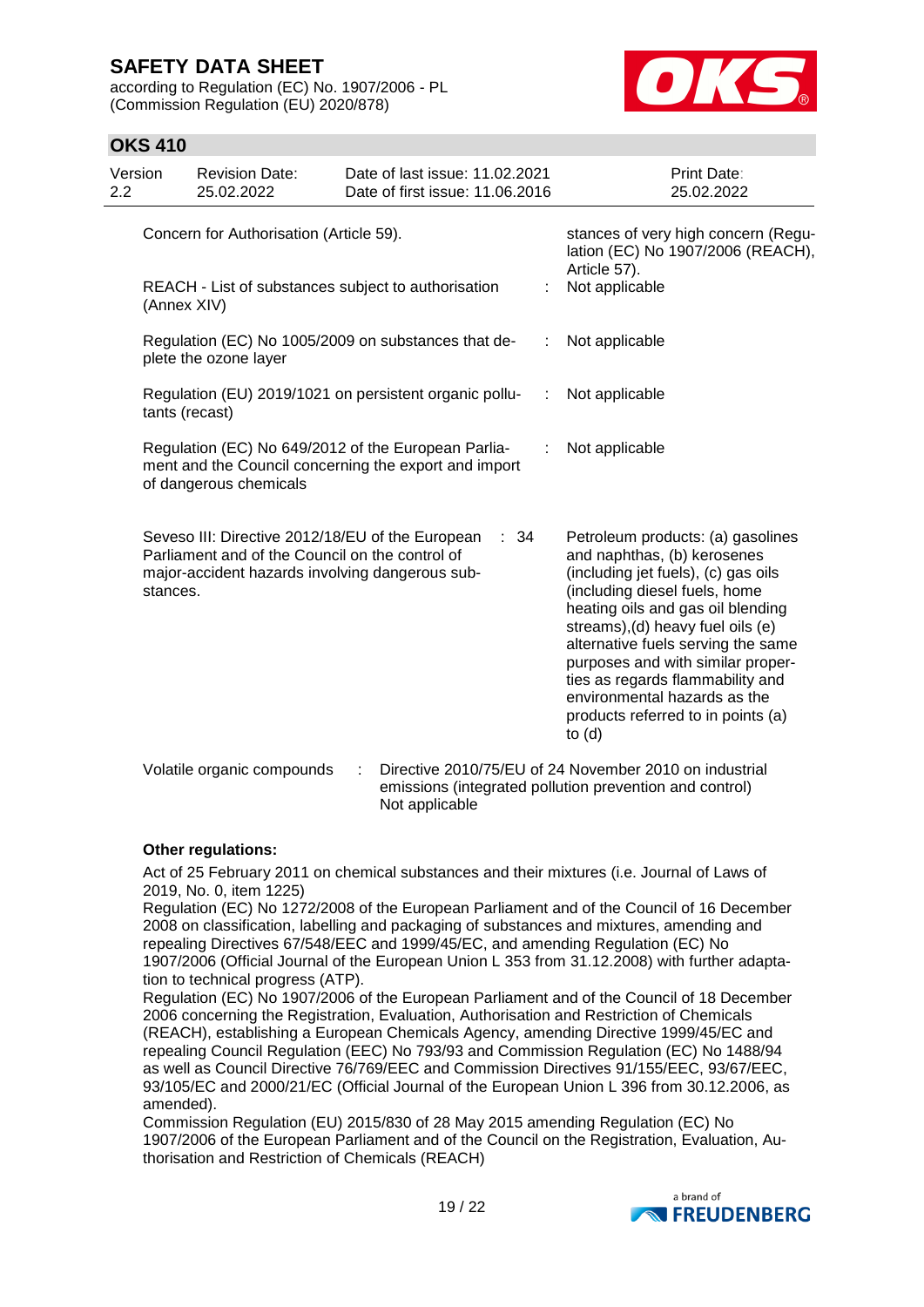according to Regulation (EC) No. 1907/2006 - PL (Commission Regulation (EU) 2020/878)



## **OKS 410**

| Version | Revision Date: | Date of last issue: 11.02.2021  | <b>Print Date:</b> |
|---------|----------------|---------------------------------|--------------------|
| 2.2     | 25.02.2022     | Date of first issue: 11,06,2016 | 25.02.2022         |

Ordinance of the Minister of Health of 10 August 2012 concerning the criteria and procedure of classification of chemical substances and their mixtures (consolidated text Dz. U. of 2015., pos. 208).

Ordinance of the Minister of Economy, Labour and Social Policy of 21st December 2005 concerning the basic requirements for personal protective equipment (Dz. U. Nr. 259, item 2173). Ordinance of the Minister of Labour and Social Policy of 12 June 2018 concerning the highest allowable concentrations and levels of the agents harmful for health in the workplace (Dz.U 2018 pos 1286, with later amendments).

Ordinance of the Minister of Health of 2nd February 2011 concerning tests and measurement of agents harmful for health in the workplace (Dz. U. Nr. 33, item 166 wraz z późn. zm.). Ordinance of the Minister of Health of 30th December 2004 on the health and safety of workers related to chemical agents at work (Dz. U. from 2005, Nr. 11, item 86, as amended).

Act of 14 December 2012. on Waste (Journal of Laws of 2013. pos. 21, as amended). Act of 13 June 2013. On packaging and packaging waste Journal. U. of 2013. Item. 888, as amended).

Ordinance of the Minister of Climate of 2nd January 2020 on Waste Catalog (Dz. U. 2020 item 10).

Ordinance of the Minister of Environment on the requirements for carrying out the process of thermal treatment of waste and how to deal with waste produced in the process. (Dz. U. of 2016., Pos. 108)

Act of 19 August 2011 on transport of dangerous goods (Dz. U. Nr. 227, item 1367, as amended).

Government Statement of 18 February 2019 on enforcing of changes Annexes A and B of European Agreement concerning international transport of dangerous goods by road (ADR) (Dz. U. 2019, item 769).

Ordinance of the Minister of Health of 20th April 2012 concerning labeling of containers of dangerous substances and dangerous mixtures and some mixtures ((consolidated text) Dz. U. z 2015 nr. 0 poz. 450).

Ordinance of the Minister of Health of 11th June 2012 concerning categories of dangerous substances and dangerous mixtures for which containers must be fitted with child-resistant fastenings and a tactile warning of danger (Dz. U. from 2012, item 688 as amended).

### **15.2 Chemical safety assessment**

This information is not available.

### **SECTION 16: Other information**

#### **Full text of H-Statements**

| H317 | : May cause an allergic skin reaction.             |
|------|----------------------------------------------------|
| H318 | : Causes serious eve damage.                       |
| H411 | : Toxic to aquatic life with long lasting effects. |
|      |                                                    |

#### **Full text of other abbreviations**

| PL OEL       | : Poland. Occupational exposure limits for airborne toxic sub- |
|--------------|----------------------------------------------------------------|
| PL OEL / NDS | stances<br>Maximal Admissible Concentration                    |



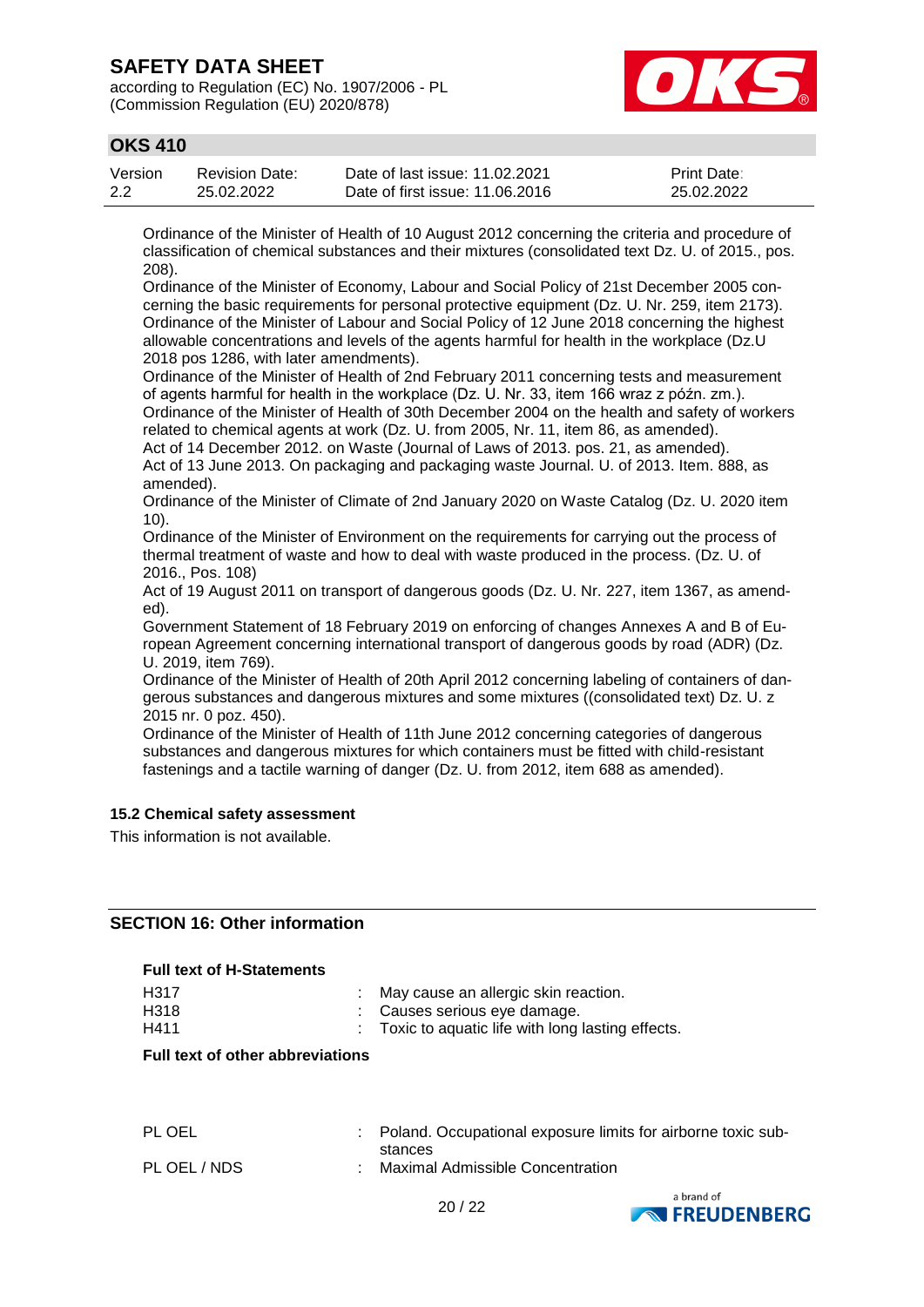according to Regulation (EC) No. 1907/2006 - PL (Commission Regulation (EU) 2020/878)



### **OKS 410**

| Version | <b>Revision Date:</b> | Date of last issue: 11.02.2021  | <b>Print Date:</b> |
|---------|-----------------------|---------------------------------|--------------------|
| 2.2     | 25.02.2022            | Date of first issue: 11.06.2016 | 25.02.2022         |

PL OEL / NDSch : Maximal Admissible Temporary Concentration

ADN - European Agreement concerning the International Carriage of Dangerous Goods by Inland Waterways; ADR - European Agreement concerning the International Carriage of Dangerous Goods by Road; AIIC - Australian Inventory of Industrial Chemicals; ASTM - American Society for the Testing of Materials; bw - Body weight; CLP - Classification Labelling Packaging Regulation; Regulation (EC) No 1272/2008; CMR - Carcinogen, Mutagen or Reproductive Toxicant; DIN - Standard of the German Institute for Standardisation; DSL - Domestic Substances List (Canada); ECHA - European Chemicals Agency; EC-Number - European Community number; ECx - Concentration associated with x% response; ELx - Loading rate associated with x% response; EmS - Emergency Schedule; ENCS - Existing and New Chemical Substances (Japan); ErCx - Concentration associated with x% growth rate response; GHS - Globally Harmonized System; GLP - Good Laboratory Practice; IARC - International Agency for Research on Cancer; IATA - International Air Transport Association; IBC - International Code for the Construction and Equipment of Ships carrying Dangerous Chemicals in Bulk; IC50 - Half maximal inhibitory concentration; ICAO - International Civil Aviation Organization; IECSC - Inventory of Existing Chemical Substances in China; IMDG - International Maritime Dangerous Goods; IMO - International Maritime Organization; ISHL - Industrial Safety and Health Law (Japan); ISO - International Organisation for Standardization; KECI - Korea Existing Chemicals Inventory; LC50 - Lethal Concentration to 50 % of a test population; LD50 - Lethal Dose to 50% of a test population (Median Lethal Dose); MARPOL - International Convention for the Prevention of Pollution from Ships; n.o.s. - Not Otherwise Specified; NO(A)EC - No Observed (Adverse) Effect Concentration; NO(A)EL - No Observed (Adverse) Effect Level; NOELR - No Observable Effect Loading Rate; NZIoC - New Zealand Inventory of Chemicals; OECD - Organization for Economic Co-operation and Development; OPPTS - Office of Chemical Safety and Pollution Prevention; PBT - Persistent, Bioaccumulative and Toxic substance; PICCS - Philippines Inventory of Chemicals and Chemical Substances; (Q)SAR - (Quantitative) Structure Activity Relationship; REACH - Regulation (EC) No 1907/2006 of the European Parliament and of the Council concerning the Registration, Evaluation, Authorisation and Restriction of Chemicals; RID - Regulations concerning the International Carriage of Dangerous Goods by Rail; SADT - Self-Accelerating Decomposition Temperature; SDS - Safety Data Sheet; SVHC - Substance of Very High Concern; TCSI - Taiwan Chemical Substance Inventory; TRGS - Technical Rule for Hazardous Substances; TSCA - Toxic Substances Control Act (United States); UN - United Nations; vPvB - Very Persistent and Very Bioaccumulative

### **Further information**

| <b>Classification of the mixture:</b> | <b>Classification procedure:</b> |                    |
|---------------------------------------|----------------------------------|--------------------|
| Eye Irrit. 2                          | H319                             | Calculation method |
| Aquatic Chronic 3                     | H412                             | Calculation method |

This safety data sheet applies only to products as originally packed and labelled. The information contained therein may not be reproduced or modified without our express written permission. Any forwarding of this document is only permitted to the extent required by law. Any further, in particular public, dissemination of the safety data sheet (e.g. as a document for download from the Internet) is not permitted without our express written consent. We provide our customers with amended safety data sheets as prescribed by law. The customer is responsible for passing on safety data sheets and any amendments contained therein to its own customers, employees and other users of the product. We provide no guarantee that safety data sheets received by users from third parties are up-to-date. All information and instructions in this safety data sheet have been compiled to the best of our knowledge and are based on the information available to us on the day of publication. The information provided is intended to describe the product in relation to